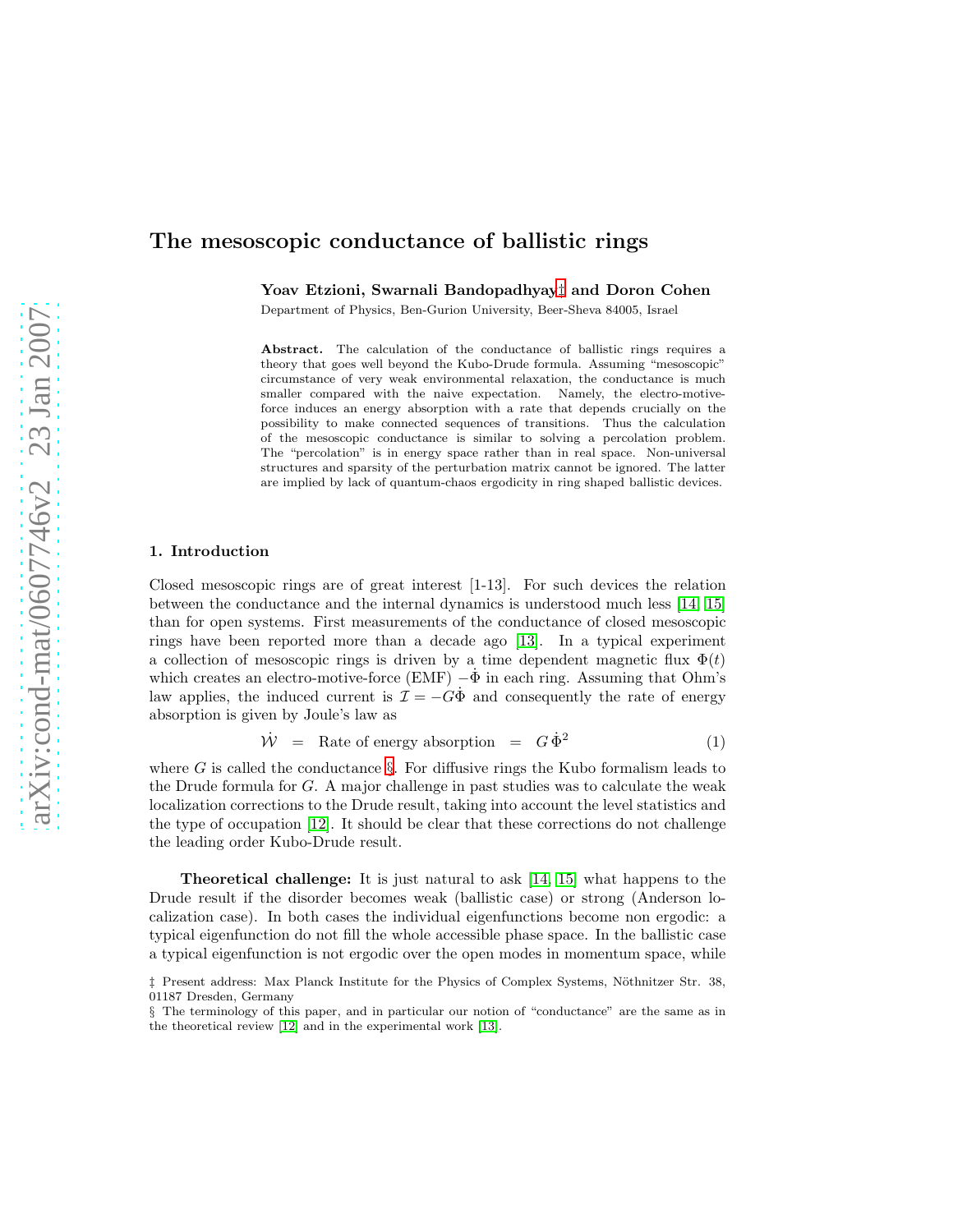in the strong localization case it is not ergodic over the ring in real space.

Major observation: Lack of quantum ergodicity implies that the perturbation matrix is very structured and/or sparse. Consequently the calculation of  $G$  requires a non-trivial extension of linear response theory (LRT). Such extension has been proposed in Ref.[\[15\]](#page-16-1) and later termed "semi linear response theory" (SLRT) [\[16,](#page-16-4) [17\]](#page-16-5). As in the standard derivation of the Kubo formula, also within the framework of SLRT, the leading mechanism for absorption is assumed to be Fermi-golden-rule (FGR) transitions. These are proportional to the squared matrix elements  $|\mathcal{I}_{nm}|^2$  of the current operator. Still, the theory of [\[15\]](#page-16-1) does not lead to the Kubo formula. This is because the rate of absorption depends crucially on the possibility to make *connected* sequences of transitions, and it is greatly reduced by the presence of bottlenecks. It is implied that both the structure of the  $|\mathcal{I}_{nm}|^2$  band profile and its sparsity play a major role in the calculation of G.

SLRT and beyond: Within SLRT it is assumed that the transitions between levels are given by Fermi-golden-rule, but a resistor network analogy [\[18\]](#page-16-6) is used in order to calculate the overall absorption. The calculation of the energy absorption in  $Eq.(1)$  $Eq.(1)$  is somewhat similar to solving a percolation problem. The "percolation" is in energy space rather than in real space. A recent study [\[19\]](#page-16-7) suggests a way to go beyond the FGR approximation. If the results of Ref [\[19\]](#page-16-7) could be extended beyond the diffusive regime [\[20\]](#page-16-8) it would be possible to extend SLRT into the non-linear regime.

Scope: In a follow up work [\[21\]](#page-16-9) its is demonstrated that for a very strong disorder SLRT leads naturally to the resistor network "hopping" picture [\[22,](#page-16-10) [23\]](#page-16-11), from which Mott's variable-range-hopping approximation [\[24,](#page-16-12) [25\]](#page-16-13) can be derived. In the present work we apply SLRT to the other extreme case, of having a ballistic ring. It should be appreciated that the generalized resistor network picture of SLRT provides a firm unified framework for the calculation of the mesoscopic conductance: The same recipe is used in both extreme cases without the need to rely on an ad-hock phenomenology.

Ballistic rings: In the case of a diffusive rings the mean free path  $\ell$  is assumed to be much less than the perimeter  $L$  of the ring. In the case if ballistic ring we have the opposite situation  $\ell \gg L$ . One way to model a ballistic ring is to consider very weak disorder (Fig. 1a). Another possibility is to consider a clean ring with a single scatterer (Fig. 1b) or a small deformation (Fig. 1c). In the latter cases it is natural to characterize the scattering region by its total transmission  $g_T \sim 1$ . Consequently the mean free path is

$$
\ell \approx \frac{1}{1 - g_T} L \tag{2}
$$

The assumption of ballistic motion implies that "quantum chaos" considerations are important. Consequently one should go well beyond the conventional random wave picture of Mott [\[24,](#page-16-12) [25\]](#page-16-13), and beyond the standard Random Matrix Theory analysis. In fact we are going to explain that in this limit the eigenfunctions are non-ergodic, and hence the perturbation matrix  $|\mathcal{I}_{nm}|^2$  is structured and sparse.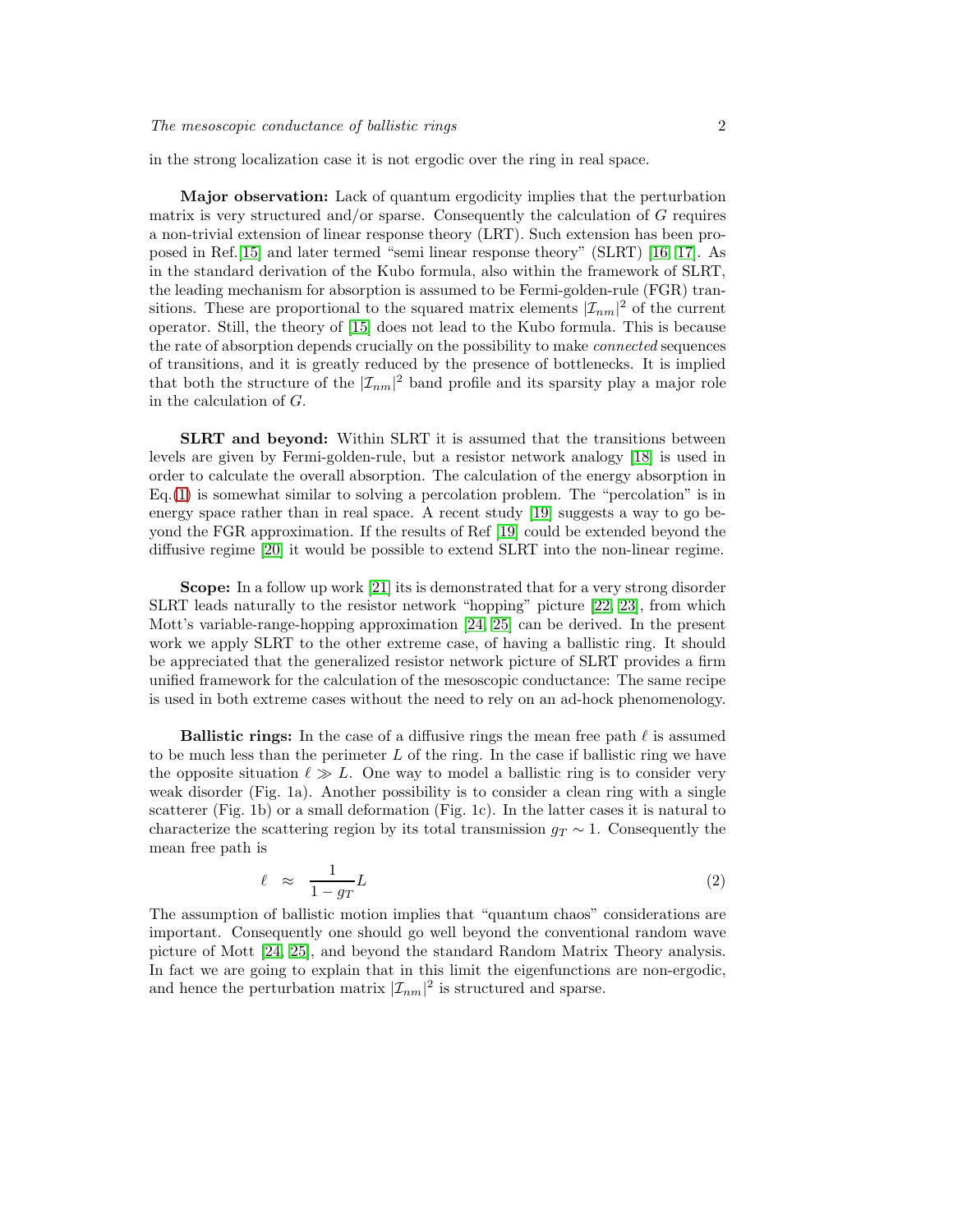Outline: The purpose of this paper is to discuss the modeling of ballistic rings; to clarify the procedure which is involved in the calculation of the conductance; and to analyze the simplest example. In sections 2 we distinguish between

- Disordered rings (e.g. Anderson model)
- Chaotic rings (e.g. billiard systems)
- Network models (also known as "graphs")

These are illustrated in Fig. 1. In particular we motivate the analysis of a simple prototype network model for a multimode ring. This model has all the essential ingredients to demonstrate the major theme of this paper.

In sections 3-8 we elaborate on the procedure which is used for the calculation of the conductance. This is not merely a technical issue, since new concepts [\[15,](#page-16-1) [17\]](#page-16-5) are involved. We make a distinction between:

- The Landauer result for the open device
- The classical Drude result for a closed ring
- The (quantum) spectroscopic conductance of a ring
- The (quantum) mesoscopic conductance of a ring

Here "classical" as opposed to "quantum" should be understood in the sense of Boltzmann picture. In the "classical" case the interference within the arm of the ring is ignored, while both the Fermi statistics and the single scattering events are treated properly. For the prototype model we get the following simple results: Given that the device has M open modes and its total transmission is  $g_T < 1$ , the Landauer conductance is [\[26\]](#page-16-14)

$$
G_{\text{Landauer}} = \frac{e^2}{2\pi\hbar} \mathcal{M} \; g_T \tag{3}
$$

<span id="page-2-1"></span><span id="page-2-0"></span>The Drude result for the closed ring is

$$
G_{\text{Drude}} = \frac{e^2}{2\pi\hbar} \mathcal{M} \frac{g_T}{1 - g_T} \tag{4}
$$

and the associated quantum results are

$$
G_{\text{spec}} \approx \frac{e^2}{2\pi\hbar} \mathcal{M} \times \text{minimum} \left[ \frac{g_T}{1 - g_T}, \mathcal{M} \right] \tag{5}
$$

$$
G_{\text{meso}} = \frac{e^2}{2\pi\hbar} 2\mathcal{M}^2 \mathbf{g}_{\text{meso}} \tag{6}
$$

The calculation of  $g_{\text{meso}}$  involves a complicated *coarse graining* procedure that we discuss in section 8. The spectroscopic result  $G_{\text{spec}}$  describes via Eq.[\(1\)](#page-0-2) both the initial (transient) rate and also the long time (steady state) rate of energy absorption, provided the environment provides a strong relaxation mechanism. The mesoscopic result describes the (slower) long time rate of energy absorption if the environmentally induced relaxation is weak. See [\[15\]](#page-16-1) for an extended quantitative discussion.

The outcome for  $G_{\text{meso}}$  may differ by orders of magnitude from the conventional Kubo-Drude result. The calculation procedure implies that  $G_{\text{meso}} < G_{\text{spec}} \leq G_{\text{Drude}}$ . In the last part of this paper (sections 9-12) we demonstrate this point via the analysis of the prototype model. Our numerical results, whose preliminary version were reported in [\[27\]](#page-16-15), suggest that typically  $G_{\text{meso}} < G_{\text{Landauer}}$ . The results of the calculation are contrasted with those of the conventional Kubo approach, and their robustness is discussed.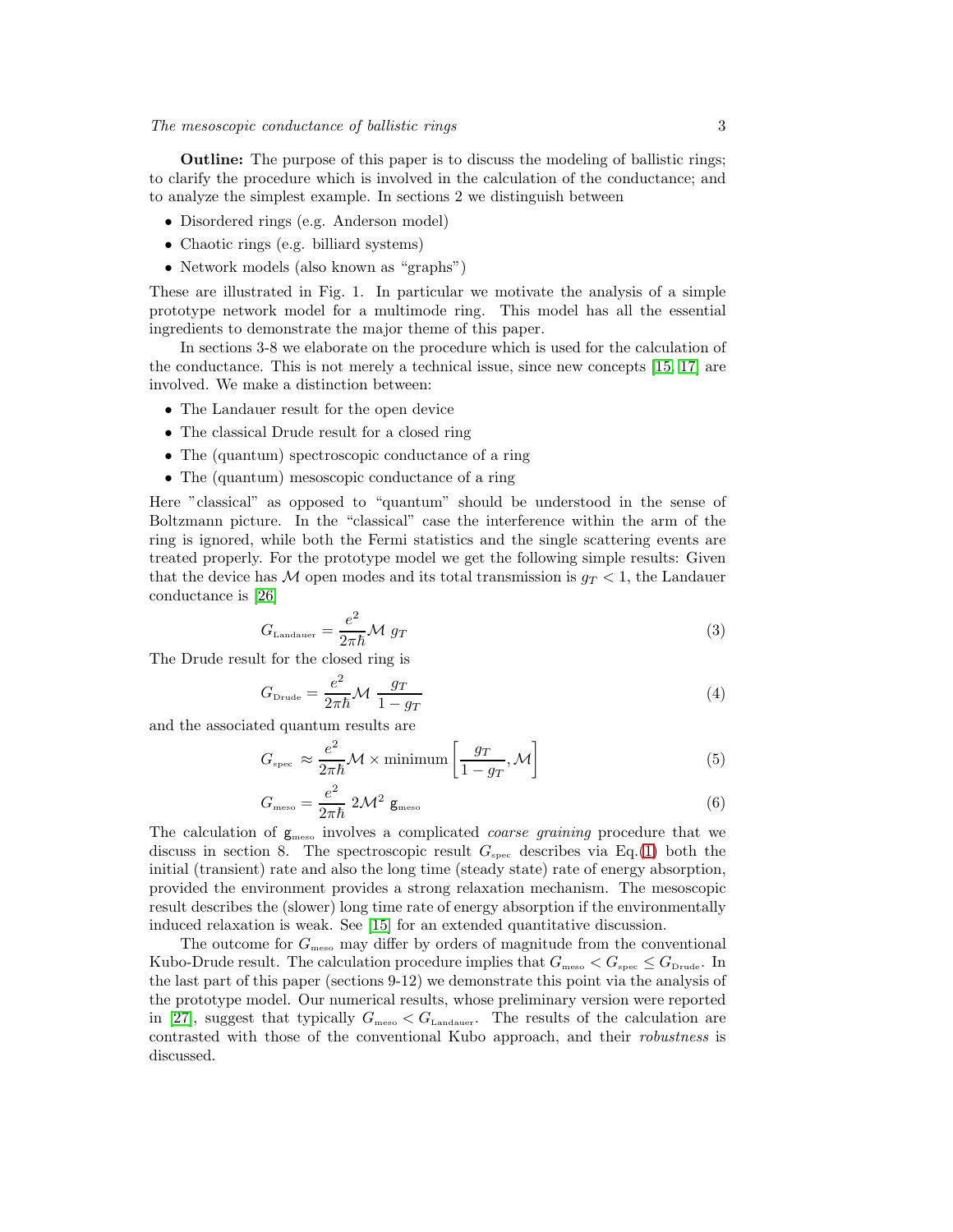## 2. Modeling

A simple model for a ballistic ring can be either of the"disordered type" or of the "chaotic type". Let us visualize the disordered potential as arising from a set of scatterers which are distributed all over the ring (Fig 1a). Depending on the scattering cross section of the individual scatterers we can have  $\ell \ll L$  for strong disorder or  $\ell \gg L$  for weak disorder, where  $\ell$  is the mean free path for velocity randomization, and L is the perimeter of the ring.

Another possibility is not to make all the scatterers smaller, but rather to dilute them. Eventually we may have a chaotic ring where the scattering is induced by a single scatterer (Fig 1b). For example the scatterer can be a disc or a semi-disc as in Fig 2. These variations of Sinai billiard (billiard with convex wall elements) are known to be chaotic. It is important to remember that "chaos" means that complicated ergodic classical dynamic is generated by a simple Hamiltonian (no disorder!).

In our view chaotic rings are more interesting for various reasons. Ballistic devices are state-of-art in mesoscopic experiments. For example it is quite common to fabricate Aharonov-Bohm devices. In such devices it is possible to induce local deformation of the potential by means of a gate voltage. Hence one has a full control over the amount of scattering. Also from theoretical point of view it is nice to have a well defined scattering region: This allows to use the powerful S-matrix point of view that has been initiated by Landauer. In particular we can ask what is the conductance of a device depending on whether it is integrated in an open geometry as in Fig. 1e or in a closed geometry as in Fig. 1d. We believe that "chaos" and "disorder" lead to similar physics in the present context, but this claim goes beyond the scope of the present paper.

A multimode ring can be visualized as a waveguide of length L and width W. In such case the number of open modes is  $\mathcal{M} \propto (k_{\rm F}W)^{d-1}$  where  $d = 2, 3$  is the dimensionality. We label the modes as

$$
a = \text{mode index} = 1, 2, ..., \mathcal{M} \tag{7}
$$

The scattering arise due to some bump or some deformation of the boundary, and can be described by an  $2M \times 2M$  scattering matrix S. For the semi-disc model analytical complicated expressions are available [\[29,](#page-16-16) [30\]](#page-16-17). The "classical" transitions probability matrix  $q$  is obtained by squaring the absolute values of the  $S$  matrix elements.

Disregarding the closed channels, the ballistic ring is described as a set of  $M$  open modes, and a small scattering region that is characterized by its total transmission  $g_T$ . Optionally the ballistic ring can be regarded as a network: Each bond corresponds to an open mode. Let us consider the simplest model where the scattering is the same for an incident particle that comes from the left or from the right:

$$
\boldsymbol{g} = \left( \begin{bmatrix} [\boldsymbol{g}^R]_{a,b} & [\boldsymbol{g}^T]_{a,b} \\ [\boldsymbol{g}^T]_{a,b} & [\boldsymbol{g}^R]_{a,b} \end{bmatrix} \right) \tag{8}
$$

<span id="page-3-0"></span>where  $g^R$  is the reflection matrix and  $g^T$  is the transmission matrix. The simplest model that one can imagine is with

$$
[\boldsymbol{g}^R]_{a,b} = \epsilon^2 \tag{9}
$$

$$
[\boldsymbol{g}^T]_{a,b} = (1 - \mathcal{M}\epsilon^2)\delta_{a,b} \tag{10}
$$

such that the total transmission is

$$
g_T = 1 - \mathcal{M}\epsilon^2 \tag{11}
$$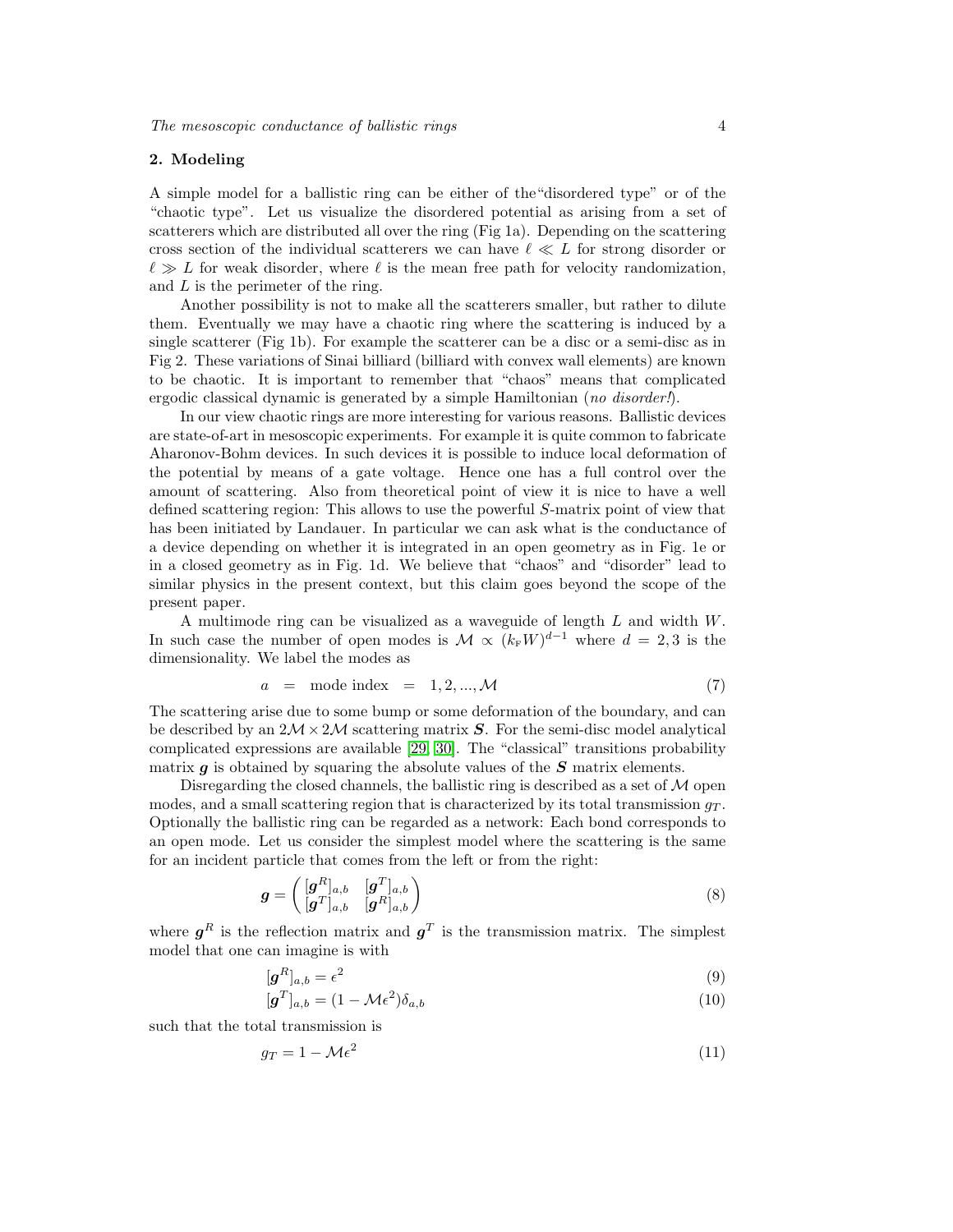Such "classical" transitions probability matrix can arise if we take the S matrix as

$$
\mathbf{S}_{\mathrm{D}} = \begin{pmatrix} \epsilon \exp\left(i2\pi \frac{ab}{\mathcal{M}}\right) & \sqrt{1 - \mathcal{M}\epsilon^2} \delta_{a,b} \\ \sqrt{1 - \mathcal{M}\epsilon^2} \delta_{a,b} & -\epsilon \exp\left(-i2\pi \frac{ab}{\mathcal{M}}\right) \end{pmatrix} \tag{12}
$$

There a lot of simplifications that were involved in construction this  $S$  matrix.

- The forward scattering is to the same mode only
- The back scattering is "isotropic"
- The scattering is energy independent
- The scattering phases are not random

One can wonder whether this  $S$  matrix still qualifies as 'generic', or maybe the model is over-simplistic. In order to illuminate this point let us look at the Sinai billiard models of Fig. 2. These models are fully qualified as "quantum chaos" systems. One observes that the specific  $g$  matrix of Eq. [\(9-10\)](#page-3-0) is inspired by that of Fig. 2a. In this billiard an incident particle is equally likely to be scattered to any mode in the backward direction, but the forward scattering is only to the same mode (same angle). As for the phases: we already have explained that our interest is not in disordered ring, but rather in chaotic one. Therefore to have random phases in the  $S$  matrix is not an essential feature of the model. The phases are effectively randomized simply because the wavenumber  $k_a$  is different in each mode. Optionally, it is more convenient to assume that all the  $k_a$  are equal, and instead to have bonds of different lengths  $L_a$ . This provides the required phase randomization.

Generality: Though the arguments above strongly suggest that the simplified network model is generic, we were careful to verify [\[28\]](#page-16-18) that indeed all the results that we find are also applicable in the case of the Sinai-type system of Fig. 2b where the scatterer is a semi-disc. We further discuss the robustness of the results in the concluding section. Sinai-type billiards are recognized as generic chaotic systems. The reason for preferring the network model as the leading example in the present paper is both pedagogical and practical: The mathematics is much simpler, and the quality of the numerics is much better.

# 3. The classical Kubo formula and Drude

The Fluctuation-Dissipation version of the Kubo formula expresses the conductance  $G$ as an integral over the current-current correlation function:

$$
G = \varrho_{\rm F} \times \frac{1}{2} \int_{-\infty}^{\infty} \langle \mathcal{I}(t) \mathcal{I}(0) \rangle dt \tag{13}
$$

<span id="page-4-0"></span>The density of states at the Fermi energy is

$$
\varrho_{\rm F} = \text{GeometricFactor} \times \mathcal{M} \frac{L}{\pi \hbar v_{\rm F}} \tag{14}
$$

where  $v_F$  is the Fermi velocity. The geometric factor depends on the dimensionality  $d = 1, 2, 3$ . The current observable is defined as follows:

$$
\mathcal{I} = e\hat{v}\delta(\hat{x} - x_0) \tag{15}
$$

where  $\hat{v}$  and  $\hat{x}$  are the velocity and the position observables respectively. In the quantum case a symmetrization of this expression is required, so as to obtain an hermitian operator. The section through which the current is measured is arbitrary and we simply take  $x_0 = +0$ , namely just to the right of the scattering region.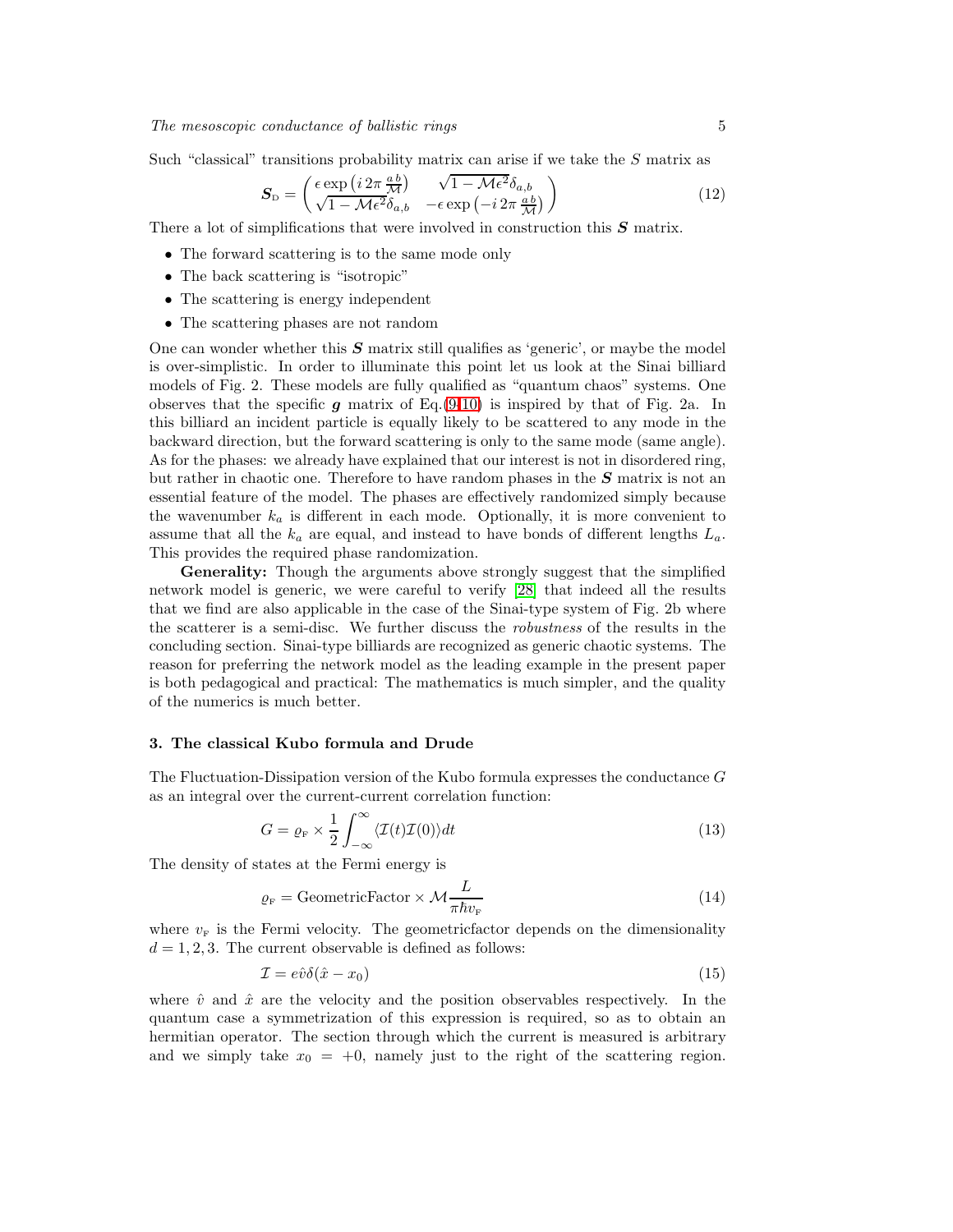Optionally, if there were not the "black box" region of the  $S$  matrix, one could average over  $x_0$ , leading to  $\mathcal{I} = (e/L)v$ .

The term "classical" Kubo formula implies in this context that the current-current correlation function is evaluated classically, ignoring quantum interference. In the case of hard chaos system this correlation function decays exponentially. The Drude expression is the simplest classical approximation:

$$
\langle \mathcal{I}(t)\mathcal{I}(0)\rangle = \frac{1}{d} \left(\frac{e}{L} v_{\rm F}\right)^2 \exp\left[-2\left(\frac{v_{\rm F}}{\ell}\right)|t|\right] \tag{16}
$$

Substitution into the Kubo formula leads to

$$
G_{\text{Drude}} = \frac{e^2}{2\pi\hbar} \mathcal{M}\frac{\ell}{L} \tag{17}
$$

where we have dropped the d dependent prefactor which equals 1 for networks  $(d = 1)$ . In the case of a ballistic ring with a restricted scattering region (as in Fig. 1d) it is more convenient to characterize the device by its total transmission  $0 < g_T < 1$  instead of the mean free path. The envelope of the current-current correlation function is

$$
|2g_T - 1|^{\#\text{rounds}} \iff \exp\left[-2\left(\frac{v_{\rm F}}{\ell}\right)|t|\right] \tag{18}
$$

With the identification of #rounds as  $t/(L/v<sub>F</sub>)$  we deduce that for  $g<sub>T</sub> \sim 1$  the mean free path is  $\ell \approx L/(1 - g_T)$ . A more detailed analysis [\[14\]](#page-16-0) leads to the result

$$
G_{\text{Drude}} = \frac{e^2}{2\pi\hbar} \sum_{a,b} \left[ 2g^T / (1 - g^T + g^R) \right]_{a,b}
$$
 (19)

If the device were opened as in Fig. 1e we could ignore the multiple rounds. In such case we would obtain

$$
G_{\text{Landauer}} = \frac{e^2}{2\pi\hbar} \sum_{a,b} [\mathbf{g}^T]_{a,b} \tag{20}
$$

Both results, the Drude result for the closed device and the Landauer result for the corresponding open geometry, are "classical" in the sense of Boltzmann, which means that they depend only on  $q$ .

Let us see what do we get for  $G_{\text{Landauer}}$  and for  $G_{\text{Drude}}$  in the case of the prototype system that we have defined in section 2. The calculation of  $G_{\text{Landauer}}$  is trivial and leads to Eq.[\(3\)](#page-2-0). The calculation of  $G_{\text{Drude}}$  is more complicated since it involves matrix inversion. Still  $g$  is sufficiently simple to allow a straightforward calculation that leads to Eq.[\(4\)](#page-2-1). The rest of this section is devoted to the details of this calculation.

We write  $g_T = \tau^2 \mathbf{1}$  and  $g_R = \epsilon^2 \mathbf{1}$ , where  $\tau$  and  $\epsilon$  are defined via  $g_T = \tau^2 = 1 - \mathcal{M}\epsilon^2$ , and where we have introduced the following  $\mathcal{M} \times \mathcal{M}$  matrices

$$
\mathbf{1} = \left( \begin{array}{cccc} 1 & 0 & 0 & \cdots \\ 0 & 1 & 0 & \cdots \\ 0 & 0 & 1 & \cdots \\ \cdots & \cdots & \cdots \end{array} \right) \text{ and } \mathbf{\Upsilon} = \left( \begin{array}{cccc} 1 & 1 & 1 & \cdots \\ 1 & 1 & 1 & \cdots \\ 1 & 1 & 1 & \cdots \\ \cdots & \cdots & \cdots \end{array} \right) \tag{21}
$$

Note that the two matrices commute. Using these notations we get

$$
\frac{2g_T}{1 - g_T + g_R} = \frac{2\tau^2}{1 - \tau^2} \frac{1}{1 + \frac{\epsilon^2}{1 - \tau^2} \Upsilon}
$$
(22)

$$
=\frac{2\tau^2}{1-\tau^2}\frac{1}{1+cc^t}=\frac{2\tau^2}{1-\tau^2}\mathbf{1}-\frac{\epsilon^2\tau^2}{(1-\tau^2)^2}\mathbf{\Upsilon}
$$
(23)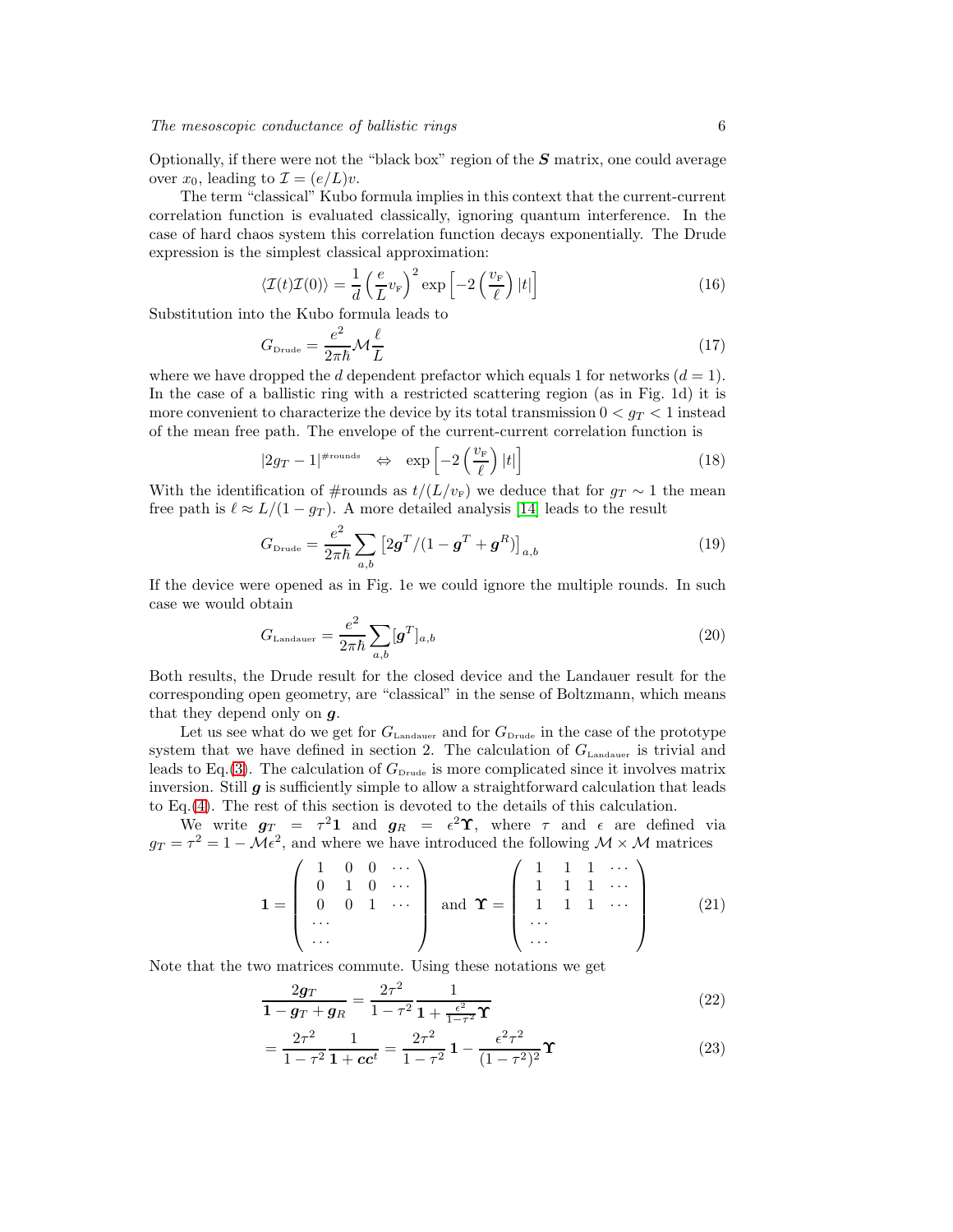where we have defined the normalized column vector

$$
c_a = \frac{\epsilon}{\sqrt{1 - \tau^2}} \qquad a = 1, 2, \cdots \mathcal{M}
$$
 (24)

and we have used the identity

$$
\frac{1}{1+cc^t} = 1 - \frac{1}{1+ctc}cc^t = 1 - \frac{1}{2}cc^t
$$
\n(25)

Observing that  $\sum_{ab} \mathbf{1}_{ab} = \mathcal{M}$  and  $\sum_{ab} \mathbf{\Upsilon}_{ab} = \mathcal{M}^2$  we get the desired result Eq.[\(4\)](#page-2-1).

# 4. The quantum Kubo formula and beyond

Our objective is to find the conductance of the closed ring in circumstances such that the motion inside the ring is coherent (quantum interference within the bonds is not ignored). The calculation is done using the quantum version of  $Eq.(13)$  $Eq.(13)$  which involves the matrix elements  $\mathcal{I}_{nm}$  of the current operator:

$$
G = \pi \hbar \varrho_{\rm F}^2 \times \langle \langle | \mathcal{I}_{nm} |^2 \rangle \rangle \tag{26}
$$

<span id="page-6-0"></span>This equation would be the traditional Kubo formula if  $\langle\langle ...\rangle$  stood for a simple algebraic average over near diagonal matrix elements at the energy range of interest. By near diagonal elements we mean  $|E_n - E_m| \leq \Gamma$ , where  $\Gamma$  is level broadening parameter. The levels of the system are effectively "broadened" due to the nonadiabaticity of the driving [\[31\]](#page-16-19) or due to the interaction with the noisy environment [\[5\]](#page-16-20). In what follows we assume

$$
\Delta \ll \Gamma \ll \Delta_b \tag{27}
$$

<span id="page-6-2"></span>where  $\Delta = 1/\rho_F$  is the mean level spacing, and  $\Delta_b = \pi \hbar v_F/L$  is the Thouless energy. (Note that  $\Delta_b/\Delta = \mathcal{M}$ ). Contrary to the naive expectation it has been argued in [\[15\]](#page-16-1) that depending on the physical circumstances the definition of  $\langle \langle ... \rangle \rangle$  may involve a more complicated *coarse graining* procedure. Consequently the result for G may differ by orders of magnitude from the traditional Kubo-Drude result. We shall discuss this key observation in later sections.

For a network system  $\rho_F = \mathcal{M} L/(\pi \hbar v_F)$ . Furthermore it is convenient to define a scaled matrix  $I_{nm}$  via the relation

$$
\mathcal{I}_{nm} = -i(e v_{\rm F}/L) I_{nm} \tag{28}
$$

<span id="page-6-1"></span>so as to deal with real dimensionless quantities. Thus we re-write  $Eq.(26)$  $Eq.(26)$  as:

$$
G = \frac{e^2}{2\pi\hbar} 2\mathcal{M}^2 \mathbf{g} \tag{29}
$$

<span id="page-6-3"></span>where  $g \equiv \langle \langle |I_{nm}|^2 \rangle \rangle$ . In later sections we shall discuss the recipe for the g calculation. It is important to realize (see next section) that  $g < 1$ . This implies a quantum mechanical bound on G.

# 5. The quantum bound on  $G$

We write the channel wavefunctions as  $\Psi_a(x) = A_a \sin(kx + \varphi)$ , where a labels the modes. In our simplified network model the modes are re-interpreted as bonds, and we assume that the wavevector  $k = (2mE)^{1/2}$  is the same for all bonds. For the matrix elements of  $\mathcal I$  we have the expression

$$
\mathcal{I}_{nm} \approx -ie v_{\rm F} \sum_{a} \frac{1}{2} A_a^{(n)} A_a^{(m)} \sin(\varphi_a^{(n)} - \varphi_a^{(m)}) \tag{30}
$$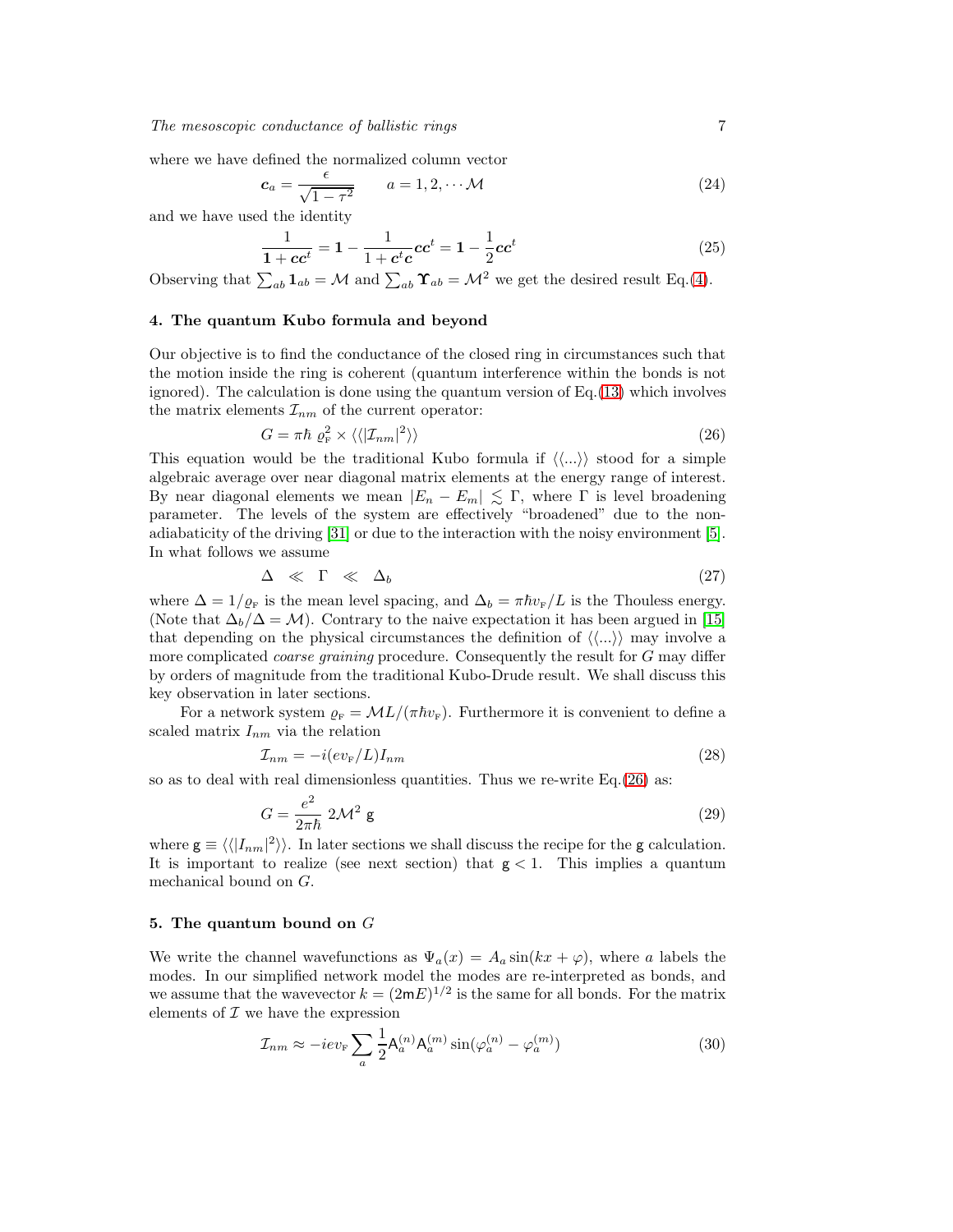were the approximation takes into account that our interest is in the couplings between levels with  $k_n \approx k_m \approx k_F$ . From this expression we deduce that the scaled matrix elements of Eq.[\(28\)](#page-6-1) are bounded as follows:

$$
I_{nm} \quad < \quad \sum_{a} \frac{L}{2} \mathsf{A}_{a}^{(n)} \mathsf{A}_{a}^{(m)} \quad < \quad 1 \tag{31}
$$

Therefore, irrespective of the details of the averaging or coarse graining procedure, it is clear that  $g < 1$  as stated at the end of the previous section. Consequently

$$
G\Big|_{\text{maximal}} = \frac{e^2}{2\pi\hbar} \mathcal{M}^2 \tag{32}
$$

<span id="page-7-1"></span>In the last expression we have omitted a factor of 2. This is not a typo. We shall explain this point in section 12.

#### 6. The ergodic result for  $G$

The simplest hypothesis is that all the wavefunctions are ergodic random waves. This is in the spirit of Mott's derivation [\[24,](#page-16-12) [25\]](#page-16-13), where it has been demonstrated that a random wave assumption recovers (via  $Eq.(26)$  $Eq.(26)$ ) the Drude result. If indeed the wavefunctions were spread equally over all the bonds, it would imply  $|A_a|^2 \sim 2/(\mathcal{M}L)$ . If this were true we would get

$$
|I_{nm}|^2 = \left| \frac{1}{\mathcal{M}} \sum_a \sin(\varphi^{(n)} - \varphi^{(m)}) \right|^2 \approx \frac{1}{2\mathcal{M}} \tag{33}
$$

<span id="page-7-0"></span>This would imply that the conductance of a ballistic (chaotic) ring is

$$
G\Big|_{\text{ergodic}} = \frac{e^2}{2\pi\hbar} \mathcal{M} \tag{34}
$$

We would like to argue that this result is wrong. Moreover, it must be wrong. The result is wrong because the eigenfunction of a ballistic ring are not ergodic. This we discuss in section 10. Furthermore, the result *must* be wrong because it violates quantum-classical correspondence, which we discuss in the next section.

## 7. The quantum conductance and Drude

In this section we define the distinction between mesoscopic and spectroscopic conductance and further discuss the latter. In the next section we elaborate on the calculation procedure of both. We would like to clarify in advance that the spectroscopic conductance is the outcome of the traditional Kubo calculation. Moreover, it is only the spectroscopic conductance which obeys quantum-classical correspondence considerations.

Mesoscopic conductance: If the environmentally induced relaxation can be neglected, the rate of energy absorption depends on having *connected* sequences of transitions between levels [\[15\]](#page-16-1). In the next section we explain the proper procedure for calculating the conductance in such circumstances. The result that comes out from such calculation is what we call the mesoscopic conductance  $G_{\text{meso}}$ .

Spectroscopic conductance: Within the framework of linear response theory, it is assumed that the EMF-induced transitions are very slow compared with the environmentally induced relaxation. Then one can argue that Eq.[\(26\)](#page-6-0) is valid with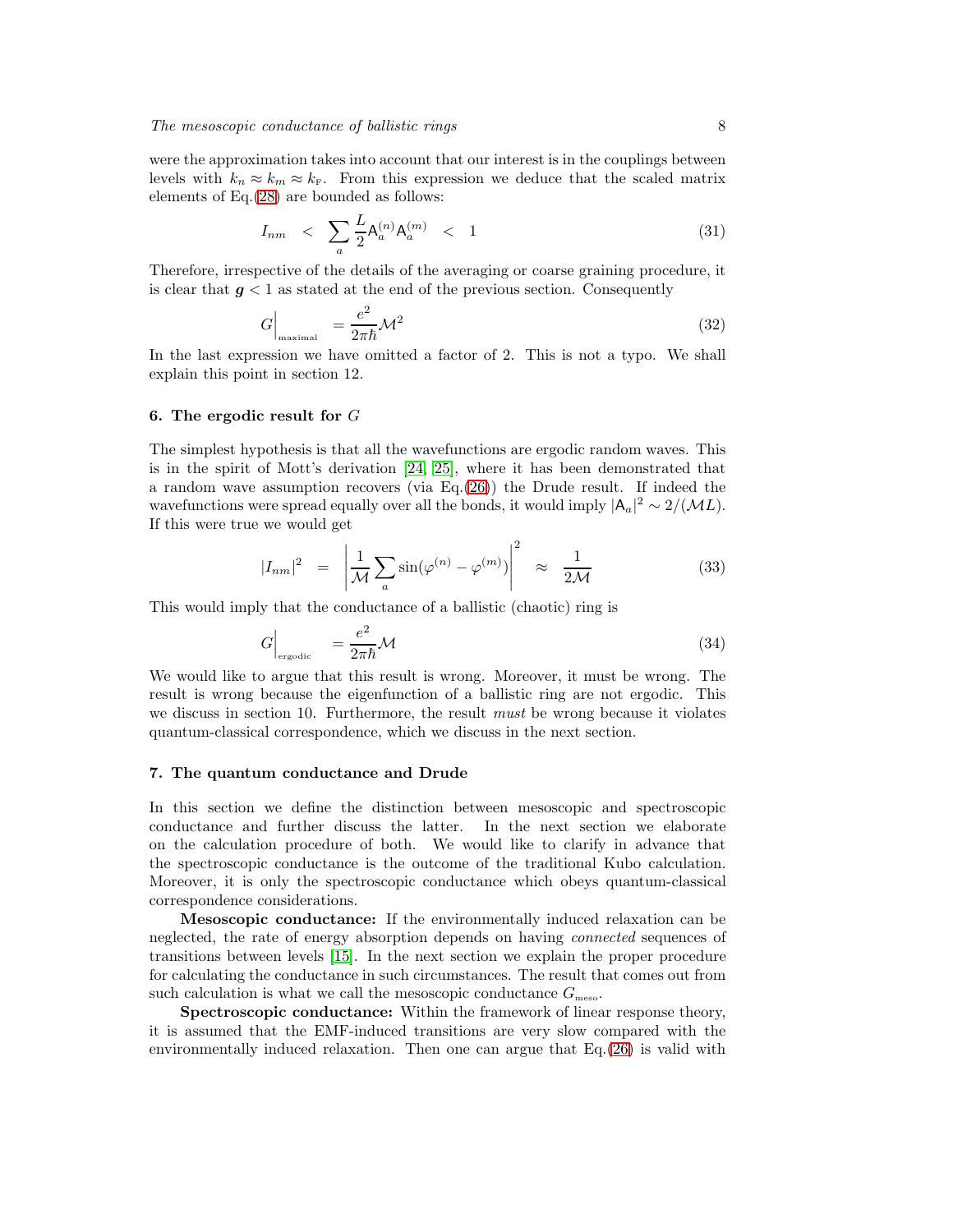$\langle\langle | \mathcal{I}_{nm} |^2 \rangle\rangle$  interpreted as an *algebraic average* over the matrix elements. This is what we called in section 4 the *traditional* Kubo formula. Optionally, if applicable, one may perform an algebraic average over realizations of disorder. The latter is a very common procedure in diagrammatic calculations. The outcome of the (traditional) calculation is what we call the spectroscopic conductance  $G_{\text{spec}}$ . For further discussion of the conditions that justify a "spectroscopic" calculation see Ref. [\[15\]](#page-16-1).

The spectroscopic conductance is not very sensitive to  $\Gamma$ . In fact the  $\Gamma$  dependence of the result is nothing else but the weak localization correction [\[12\]](#page-16-3). It scales like  $\Delta/\Gamma$  for diffusive rings, where  $\Delta$  is the mean level spacing (note Eq.[\(27\)](#page-6-2)).

Disregarding weak localization corrections it can be argued [\[15\]](#page-16-1) that the obtained result for  $G_{spec}$  is  $G_{Drude}$  provided some reasonable quantum-to-classical correspondence conditions (see below) are satisfied. It follows that the ergodic hypothesis of the previous section cannot be correct, because  $G_{Drude}$  is definitely not bounded by the number of open modes - it can be much larger.

The necessary condition for quantum-classical correspondence can be deducted by taking into account the quantum bound of section 5. As  $q_T$  becomes closer to 1, the Drude expression diverges. Quantum-to-classical correspondence is feasible provided the quantum bound is not exceeded:

$$
\frac{1}{1 - g_T} \quad \ll \quad \mathcal{M} \tag{35}
$$

This can be re-phrased as

$$
\frac{\ell}{L} < \mathcal{M} \tag{36}
$$

or as

$$
t_{cl} \ll t_H \tag{37}
$$

where  $t_{cl} = \ell/v_F$  is the ballistic time, and  $t_H = \mathcal{M} \times (L/v_F)$  is the Heisenberg time (the time to resolve the quantized energy levels). In order to establish quantum-to-classical correspondence in a constructive manner one should express the Kubo formula using Green functions, leading to a double summation over paths. Then one should argue that energy averaging justify the use of the diagonal approximations. The procedure is the same as in [\[32\]](#page-16-21). Needless to say that  $Eq.(34)$  $Eq.(34)$  is not consistent with this argued correspondence and therefore a-priori must be wrong.

#### 8. The calculation of  $G$

The SLRT recipe for the calculation of  $G$  is implied by the following statements:

- [A] The transitions rates between levels  $(w_{nm})$  are given by the FGR.
- [B] The diffusion in energy (D) is given by a resistor network calculation.
- [C] The diffusion-dissipation relation at low temperatures is  $\dot{W} = \varrho_{\rm F} D$ .
- [D] The expression for the conductance  $G$  is identified via Eq.[\(1\)](#page-0-2).

<span id="page-8-0"></span>In this section we give all the relevant details for using this recipe. The Hamiltonian of the ring in the adiabatic basis is  $\mathcal{H} \to E_n \delta_{nm} + W_{nm}$  where  $W_{nm} = i\dot{\Phi} \hbar \mathcal{I}_{nm}/(E_n - E_m)$ , and  $-\Phi$  is the EMF. The FGR transition rate between level n and level m is

$$
w_{nm} = \frac{2\pi}{\hbar} \delta(E_n - E_m) |W_{nm}|^2 \tag{38}
$$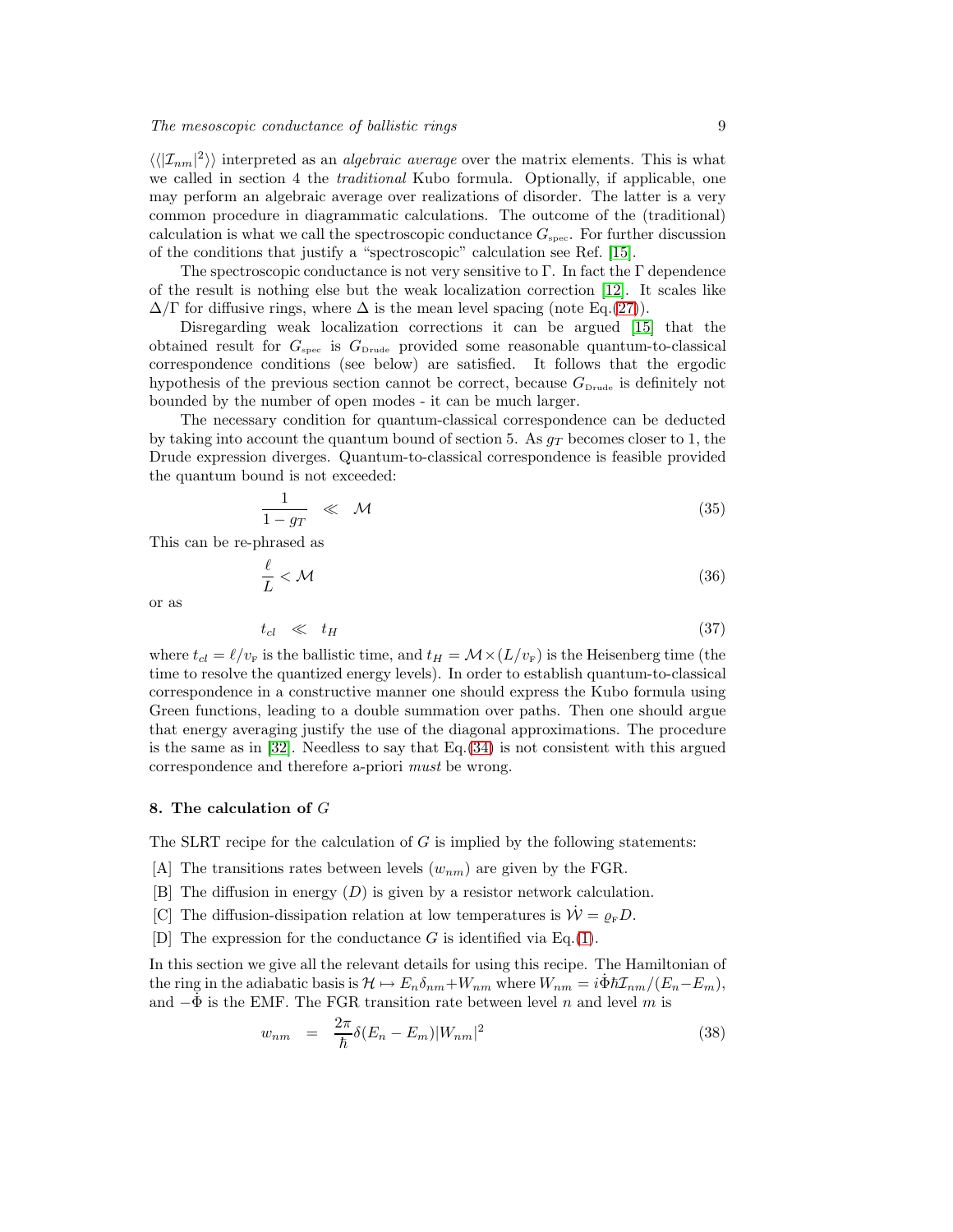Since we are dealing with a closed system one should take explicitly into account the broadening of the delta function:

$$
\delta(E_n - E_m) \longrightarrow \frac{1}{\Gamma} F\left(\frac{E_n - E_m}{\Gamma}\right) \tag{39}
$$

The normalized kernel  $F()$  reflects either the power spectrum or the non-adiabaticity of the driving. For the purpose of numerical demonstration we assume  $F(r) = \exp(-2|r|)$ as in [\[17\]](#page-16-5). The level broadening Γ is identical with Γ of Ref.[\[15,](#page-16-1) [31\]](#page-16-19) and with  $\hbar\omega_0$  of Ref.  $[17]$ . As in the conventional derivation of linear response theory  $[12]$ , also here we regard  $\Gamma$  as a free parameter in the theory. It is convenient to use dimensionless quantities, so we re-write  $Eq.(38)$  $Eq.(38)$  as:

$$
w_{nm} = \varrho_{\rm F} \frac{e^2}{\pi \hbar} \mathcal{M}^2 \mathsf{g}_{nm} \dot{\Phi}^2 \tag{40}
$$

<span id="page-9-1"></span><span id="page-9-0"></span>where the dimensionless transition rates are

$$
\mathbf{g}_{nm} = 2\varrho_{\rm F}^{-3} \frac{|I_{nm}|^2}{(E_n - E_m)^2} \frac{1}{\Gamma} F\left(\frac{E_n - E_m}{\Gamma}\right) \tag{41}
$$

In practice we could make the approximation  $(E_n-E_m)/\Delta \approx (n-m)$ , that underestimates exceptionally large couplings between almost degenerated levels. Such an approximation would not be reflected in the  $G_{\text{meso}}$  calculation (see below), because the latter is determined by the bottlenecks.

The FGR transitions between levels lead to diffusion in energy space. We would like to calculate the *coarse grained diffusion coefficient* D without assuming that all the  $|I_{nm}|^2$  are comparable. For this purpose it is useful to exploit the following resistor network analogy [\[17\]](#page-16-5):

$$
w_{nm}^{-1} \iff \text{resistor between node } n \text{ and node } m \tag{42}
$$

$$
D^{-1} \iff \text{resistivity of the network} \tag{43}
$$

In dimensionless units  $w_{nm}$  is denoted as  $g_{nm}$  as defined via Eq.[\(40\)](#page-9-0). In dimensionless units  $D$  is denoted as  $g$  and it is defined via the following equation:

$$
D = \varrho_{\rm F}^{-1} \frac{e^2}{\pi \hbar} \mathcal{M}^2 \mathsf{g} \dot{\Phi}^2 \tag{44}
$$

The extra  $\varrho_{\rm F}^{-2}$  factor compared with Eq.[\(40\)](#page-9-0) arise because the resistivity  $D^{-1}$  is calculated per unit "energy length" while the scaled resistivity  $g^{-1}$  is per unit site.

A standard numerical procedure is used for extracting g for a given resistor network  $g_{nm}$ . The steps are as follows: (i) Cut an N site segment out of the network (Fig. 3). (ii) Define a vector  $J_n(n = 1..N)$  whose elements are all zero except the first and the last that equal  $J_1 = +J$  and  $J_N = -J$ . (iii) Solve the matrix equation

$$
J_n = \sum_m g_{nm} (V_n - V_m) \tag{45}
$$

This equation should be solved for  $V_n$ . In practice it is easier to write this equation as  $J = -\tilde{g}V$  where  $\tilde{g}_{nm} = g_{nm} - \delta_{nm} \sum_{m'} g_{nm'}$ . The difference  $V_1 - V_N$  is obviously proportional to the injected  $J.$  (iv) Find the overall resistance of the truncated network  $\mathbf{g}_N = J/(\mathbf{V}_N - \mathbf{V}_1)$ . And finally: (v) Define the resistivity as  $\mathbf{g}^{-1} = \mathbf{g}_N^{-1}/N$ . For a locally homogeneous network it has been argued in Ref.[\[15\]](#page-16-1) that g can be obtained via an harmonic average:

<span id="page-9-2"></span>
$$
\mathbf{g}\Big|_{\text{meso}} \approx \left[\frac{1}{N}\sum_{n}^{N}\left[\frac{1}{2}\sum_{m}(m-n)^{2}\mathbf{g}_{nm}\right]^{-1}\right]^{-1} \tag{46}
$$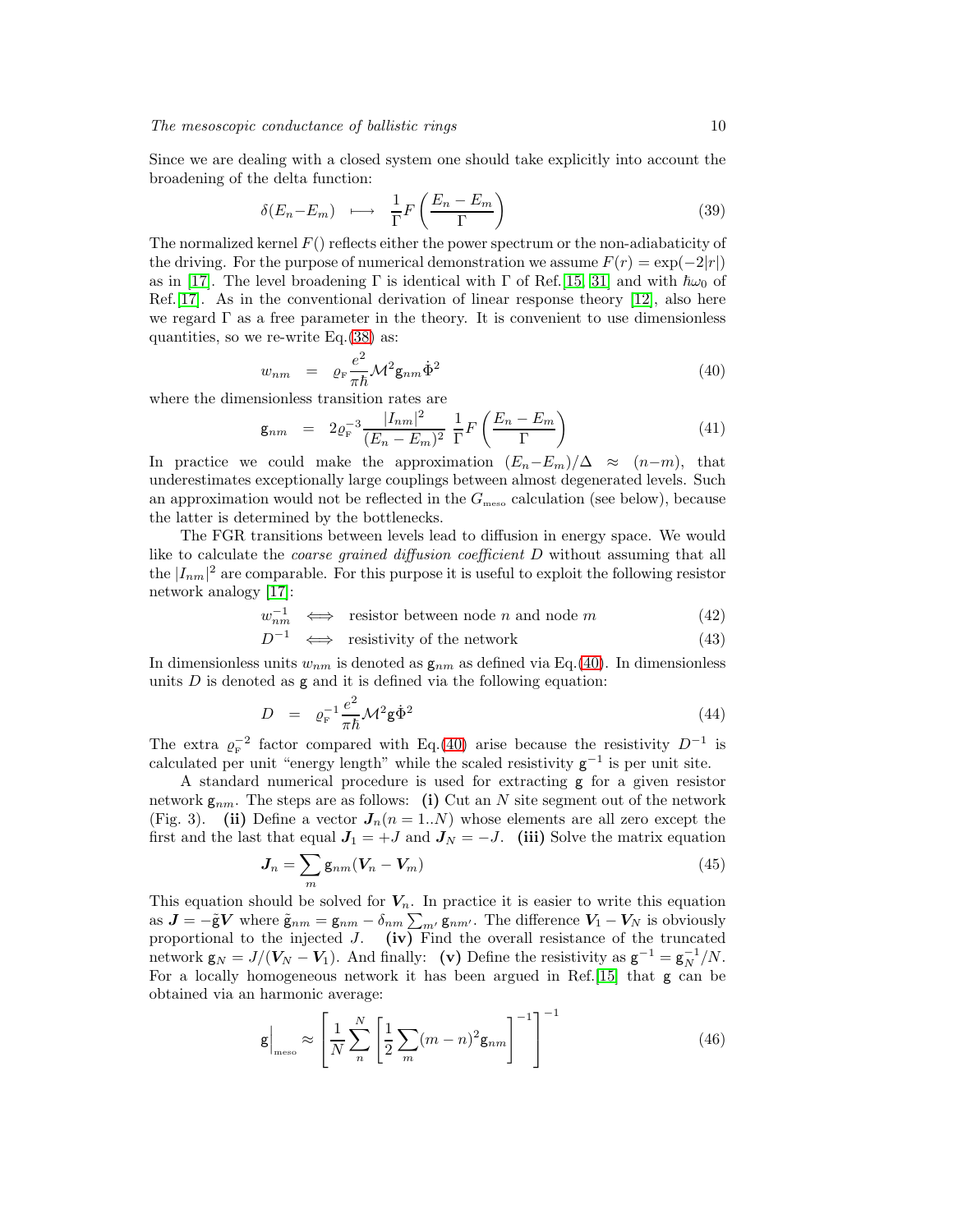The internal sum reflects addition of resistors in parallel, while the harmonic average reflects addition of resistors in series. This should be contrasted with the algebraic average which is used in order to calculate the spectroscopic result:

$$
\mathbf{g}\Big|_{\text{spec}} = \left[\frac{1}{N}\sum_{n}^{N}\left[\frac{1}{2}\sum_{m}(m-n)^{2}\mathbf{g}_{nm}\right]\right]
$$
(47)

<span id="page-10-0"></span>It is a simple exercise to verify that if all the matrix elements are the same, say  $|I_{nm}|^2 = \sigma^2$ , then  $g_{\text{meso}} = g_{\text{spec}} = \sigma^2$ . But if the matrix is structured or sparse then  $g_{\text{meso}}$  is much smaller compared with  $g_{\text{spec}}$ . Schematically we write in both cases

$$
\mathbf{g} = \langle \langle |I_{nm}|^2 \rangle \rangle \tag{48}
$$

It should be clear that in both cases (spectroscopic, mesoscopic) the "averaging" requires the specification of the smoothing scale  $\Gamma$  as implied by Eq.[\(41\)](#page-9-1). It is also clear that the mesoscopic result is much more sensitive to the value of Γ. Unlike the spectroscopic result where the dependence on  $\Gamma$  is merely a "weak localization" correction" [\[12\]](#page-16-3), in the case of the mesoscopic result the dependence on  $\Gamma$  is a leading order effect.

The diffusion-dissipation relation states that the rate of energy absorption is  $W = \rho_{\rm F} D$ . Then it is implied by Eq.[\(1\)](#page-0-2) that the conductance G is given by Eq.[\(29\)](#page-6-3). The procedure above can be summarized by saying that  $g$  can be calculated from  $|I_{nm}|^2$ via an appropriate "averaging procedure". The appropriate averaging procedure is algebraic  $(Eq.47)$  in the case of the spectroscopic conductance. The appropriate averaging procedure is harmonic-type (as discussed above) in the case of mesoscopic conductance.

#### 9. The eigenstates of the network model

The network model that we have presented in section 2 is defined in terms of the scattering matrix  $S_{\text{D}}$ , and the free propagation matrix  $S_{\text{W}}$ ,

$$
\mathbf{S}_{\mathrm{D}} = \begin{pmatrix} \epsilon \exp\left(i2\pi \frac{ab}{\mathcal{M}}\right) & \sqrt{1 - \mathcal{M}\epsilon^2} \delta_{a,b} \\ \sqrt{1 - \mathcal{M}\epsilon^2} \delta_{a,b} & -\epsilon \exp\left(-i2\pi \frac{ab}{\mathcal{M}}\right) \end{pmatrix} \tag{49}
$$

$$
\mathbf{S}_{\rm w} = \left( \begin{array}{cc} 0 & e^{ikL_a} \delta_{ab} \\ e^{ikL_a} \delta_{ab} & 0 \end{array} \right) \tag{50}
$$

The wavefunction can be written as

$$
|\psi\rangle \longmapsto \sum_{a=1}^{M} \left( A_{La} e^{i k (x - L_a)} + A_{Ra} e^{-i k x} \right) \otimes |a\rangle. \tag{51}
$$

The set of amplitudes  $A_L$  and  $A_R$  that can be arranged as a column vector of length  $2M$ . The linear equation for the eigenstates is

$$
\left(\begin{array}{c} A_L \\ A_R \end{array}\right) = \mathbf{S}_{\rm W} \mathbf{S}_{\rm D} \left(\begin{array}{c} A_L \\ A_R \end{array}\right) \tag{52}
$$

and the associated secular equation for the eigenvalues is

$$
\det[\,\mathbf{S}_{\mathrm{w}}\,\mathbf{S}_{\mathrm{D}}-1\,]\quad =\quad 0\tag{53}
$$

In the absence of driving we have time reversal symmetry, and the unperturbed eigenfunctions can be chosen as real (see appendix A):

$$
|\psi\rangle \longmapsto \sum_{a=1}^{M} A_a \sin(kx + \varphi_a) \otimes |a\rangle. \tag{54}
$$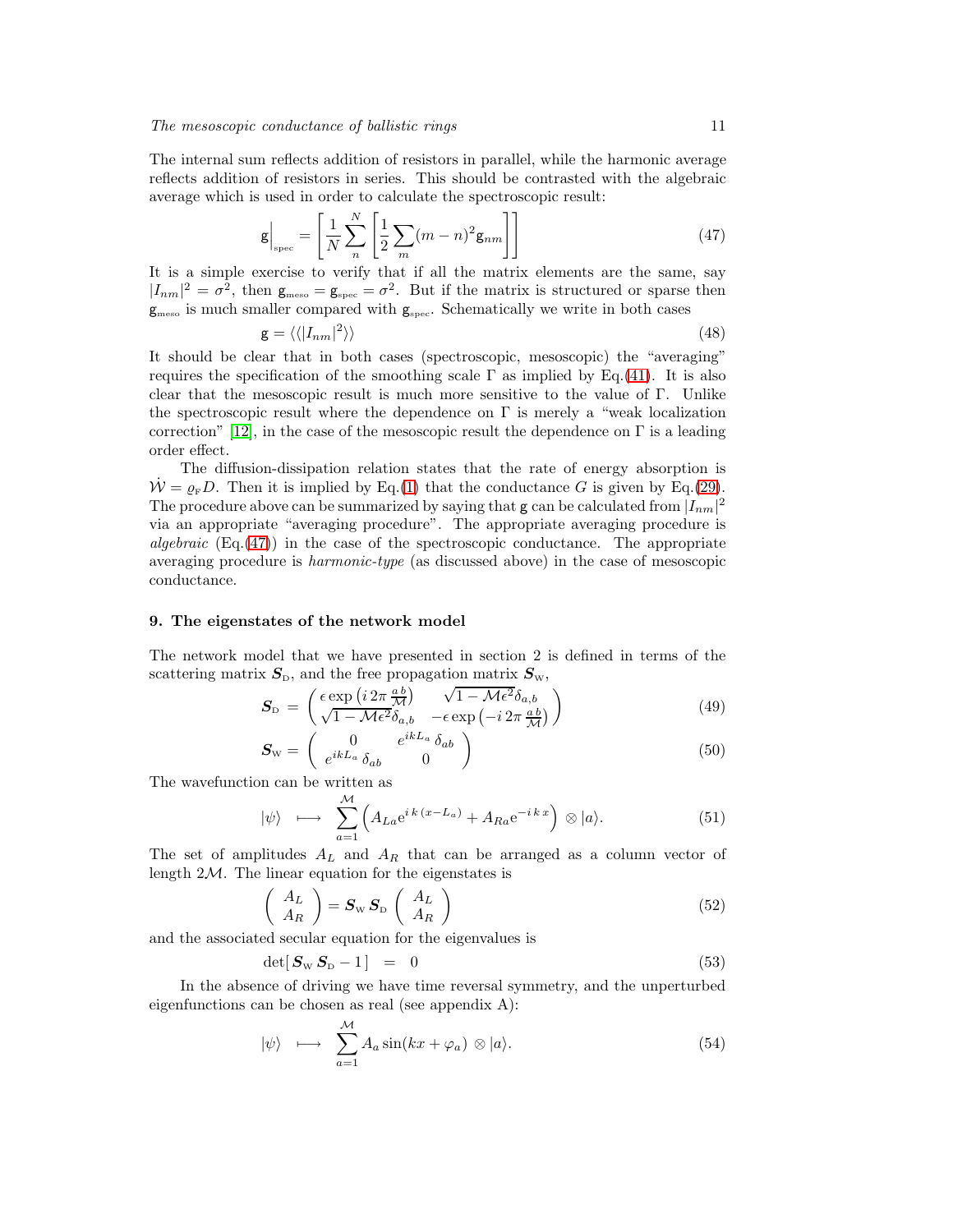The wavefunction is normalized as

$$
\sum_{a=1}^{M} \int_{0}^{L_a} A_a^2 \sin^2(kx + \varphi_a) \, dx = 1 \tag{55}
$$

which implies

$$
\sum_{a=1}^{M} \frac{L_a}{2} A_a^2 \approx 1\tag{56}
$$

For a given  $g_T$  we can find numerically the eigenvalues and the eigenstates, thus obtaining a table

$$
(k_n, \varphi_a^{(n)}, A_a^{(n)}) \qquad n = \text{level index} \tag{57}
$$

For the numerical study we have chosen a network system consisting of  $\mathcal{M} = 50$  bonds. The length of each bond is randomly selected in the range  $L_a = 1 \pm 0.1$ . We select the eigenvalues with  $k_n \sim 2000$ . The numerical results over the whole range of  $g_T$ values are presented in Figs. 4-7. In the following sections we discuss and analyze these results.

It is of course possible to determine analytically what are the eigenvalues and the eigenstates in the  $g_T \to 1$  limit. The combined scattering matrix is

$$
\mathbf{S}_{\mathrm{w}}\,\mathbf{S}_{\mathrm{p}} = \left(\begin{array}{cc} \tau \,\mathrm{e}^{ikL_a} \delta_{a,b} & -\epsilon \,\mathrm{e}^{i(kL_a - \frac{2\pi}{\mathcal{M}} a \times b)} \\ \epsilon \,\mathrm{e}^{i(kL_a + \frac{2\pi}{\mathcal{M}} a \times b)} & \tau \,\mathrm{e}^{ikL_a} \delta_{a,b} \end{array}\right) \tag{58}
$$

where we use the notation  $\tau = (1 - \mathcal{M} \epsilon^2)^{1/2}$ . For  $g_T = 1$  this matrix becomes diagonal. Then it has  $M$  distinct eigenvalues, each doubly degenerate. We are interested in the non-degenerate case in the limit  $\epsilon \to 0$ . The eigenstates are still localized each in a single a bond, but the degeneracy is lifted. Within the framework of degenerate perturbation theory we have to diagonalize the  $2 \times 2$  matrix

$$
\begin{pmatrix}\n\tau e^{ikL_a} & -\epsilon e^{i(kL_a - \frac{2\pi a^2}{\mathcal{M}})} \\
\epsilon e^{i(kL_a + \frac{2\pi a^2}{\mathcal{M}})} & \tau e^{ikL_a}\n\end{pmatrix}
$$
\n(59)

whose eigenvalue are determined by the associated secular equation

$$
(\epsilon^2 + \tau^2) e^{2ikL_a} - 2\tau e^{ikL_a} + 1 = 0 \tag{60}
$$

<span id="page-11-0"></span>Hence we get the following approximations

$$
k_n \approx \left(2\pi \times \text{integer} \pm \frac{1}{\sqrt{\mathcal{M}}} \epsilon\right) \frac{1}{L_a} \tag{61}
$$

$$
\varphi_a^{(n)} \approx -\frac{a^2}{\mathcal{M}} \pi - \frac{1}{2} k_n L_a + \begin{cases} \pi/4\\ 3\pi/4 \end{cases}
$$
 (62)

We have verified that the numerical results of Fig. 4 and Fig. 7 agree with these estimates. We note that for hard wall scatterer each  $\varphi_a$  would become either 0 or  $\pi/2$ in the  $g_T \rightarrow 1$  limit.

## 10. The non-ergodicity of the eigenfunctions

In Fig. 5 we display images of the column vectors  $A_a^{(n)}$  for two representative values of  $q_T$  so as to illustrate the crossover from localized to ergodic wavefunctions. Each eigen-function can be characterized by its participation ratio:

$$
PR = \left[\sum_{a} \left(\frac{L_a}{2} A_a^2\right)^2\right]^{-1} \tag{63}
$$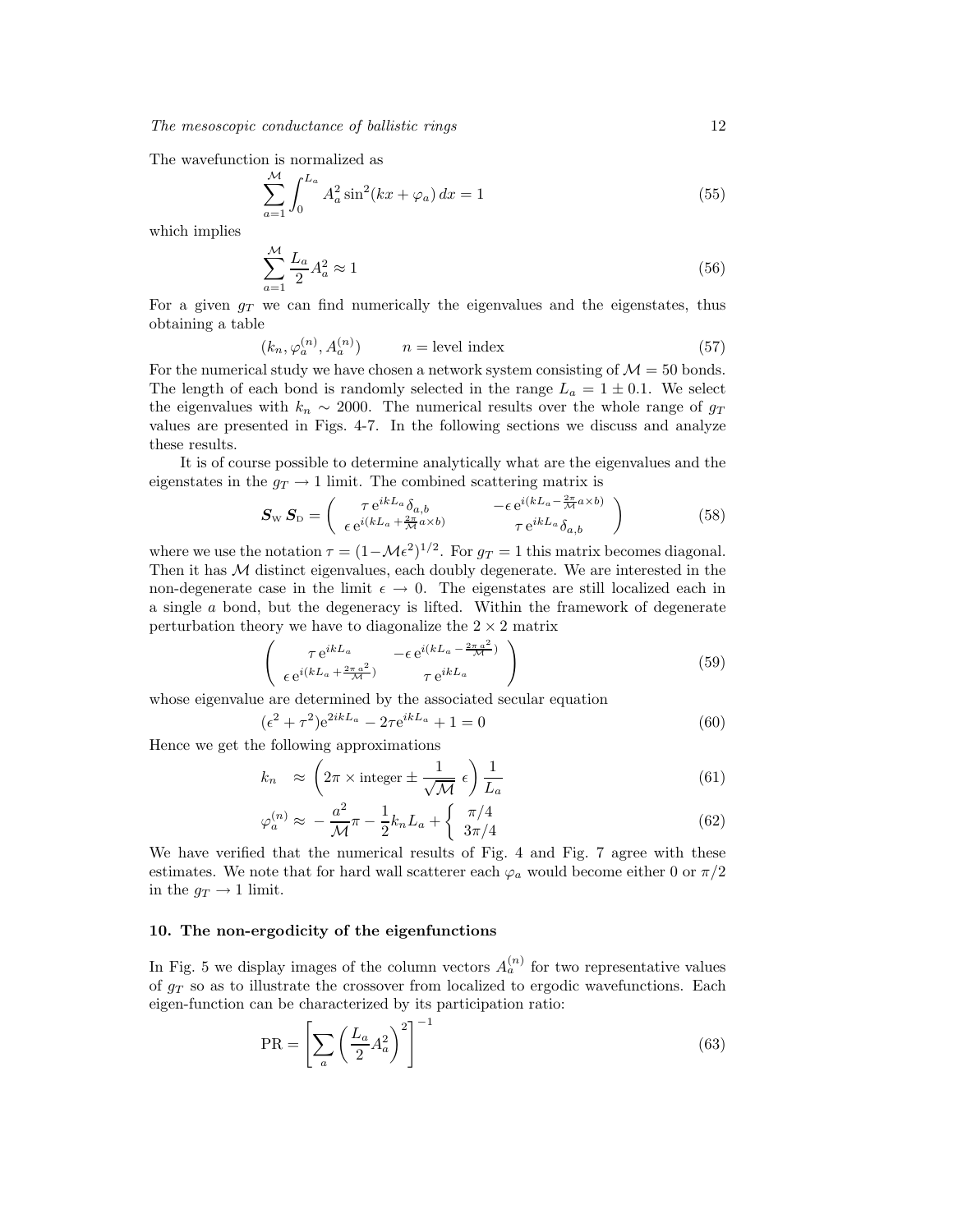This constitutes a measure for the ergodicity of the eigen-functions. By this definition

$$
PR \approx \begin{cases} 1 & \text{for a single bond localized state} \\ \mathcal{M} & \text{for a uniformly distributed state} \end{cases}
$$
 (64)

We distinguish between 3 regimes depending on the value of the total transmission  $g_T$ ,

- The trivial ballistic regime  $(1 q_T) \ll 1/M$  for which PR ~ 1
- The non-trivial ballistic regime  $1/M \ll (1 g_T) \ll 1$ .
- The non-ballistic regime where  $g_T$  is not close to 1 and PR  $\sim \mathcal{M}$

In the trivial ballistic regime the eigenstates are like those of a reflection-less ring with uncoupled modes, hence PR  $\sim$  1. Once  $(1 - g_T)$  becomes larger compared with  $1/M$ first order perturbation theory breaks down, and the mixing of the levels is described by a Wigner Lorentzian. The analysis is completely analogous to that of the single mode case of Ref.[\[15\]](#page-16-1), leading to PR  $\propto (1-g_T) \times M$ . For  $g_T$  values that are not close to 1 the eigen-functions become ergodic with PR  $\sim \mathcal{M}$ . From RMT we expect [\[33\]](#page-16-22)  $PR \sim M/3$ . A satisfactory global fit, that works well within the non-trivial ballistic regime is (Fig. 8):

$$
PR \approx 1 + \frac{1}{3}(1 - g_T)\mathcal{M}
$$
\n(65)

<span id="page-12-0"></span>Our interest is focused in the *non-trivial* ballistic regime  $1/M \ll (1 - q_T) \ll 1$ , where we have strong mixing of levels (PR  $\gg 1$ ), but still the mean free path  $\ell \approx L/(1 - g_T)$ is very large compared with the ring's perimeter  $(\ell \gg L)$ . In view of the discussion in section 6, it is important to realize that in this regime we do not have "quantum chaos" ergodicity. Rather we have PR  $\ll M$  meaning that the wavefunctions occupy only a small fraction of the classically accessible phase space.

## 11. The calculation of matrix elements

Given a set of eigenstates, it is straightforward to calculate the matrix elements of the current operator (Figs. 9-12). We recall that the scaled matrix elements are

$$
I_{nm} \approx \sum_{a} \frac{L_a}{2} A_a^{(n)} A_a^{(m)} \sin(\varphi_a^{(n)} - \varphi_a^{(m)}) \tag{66}
$$

with the associated upper bound

$$
\bar{I}_{nm} \approx \sum_{a} \frac{L_a}{2} A_a^{(n)} A_a^{(m)} \tag{67}
$$

For  $n = m$  we have  $\bar{I}_{nm} = 1$  due to normalization, and  $I_{nm} = 0$  due to time reversal symmetry. From now on we are interested in  $n \neq m$ . There are several extreme cases that allow simple estimates:

|  | for pair of states localized on different bonds                                                           |
|--|-----------------------------------------------------------------------------------------------------------|
|  | $\bar{I}_{nm} \approx \begin{cases} 1 & \text{for pair of states localized on the same bond} \end{cases}$ |
|  | for pair of ergodic states                                                                                |

If we take the phases into account we get

$$
|I_{nm}|^2 \approx \begin{cases} 0 & \text{for pair of states localized on different bonds} \\ 1 & \text{for pair of nearly degenerated states on the same bond} \\ 1/(2\mathcal{M}) & \text{for pair of uncorrelated ergodic states} \end{cases}
$$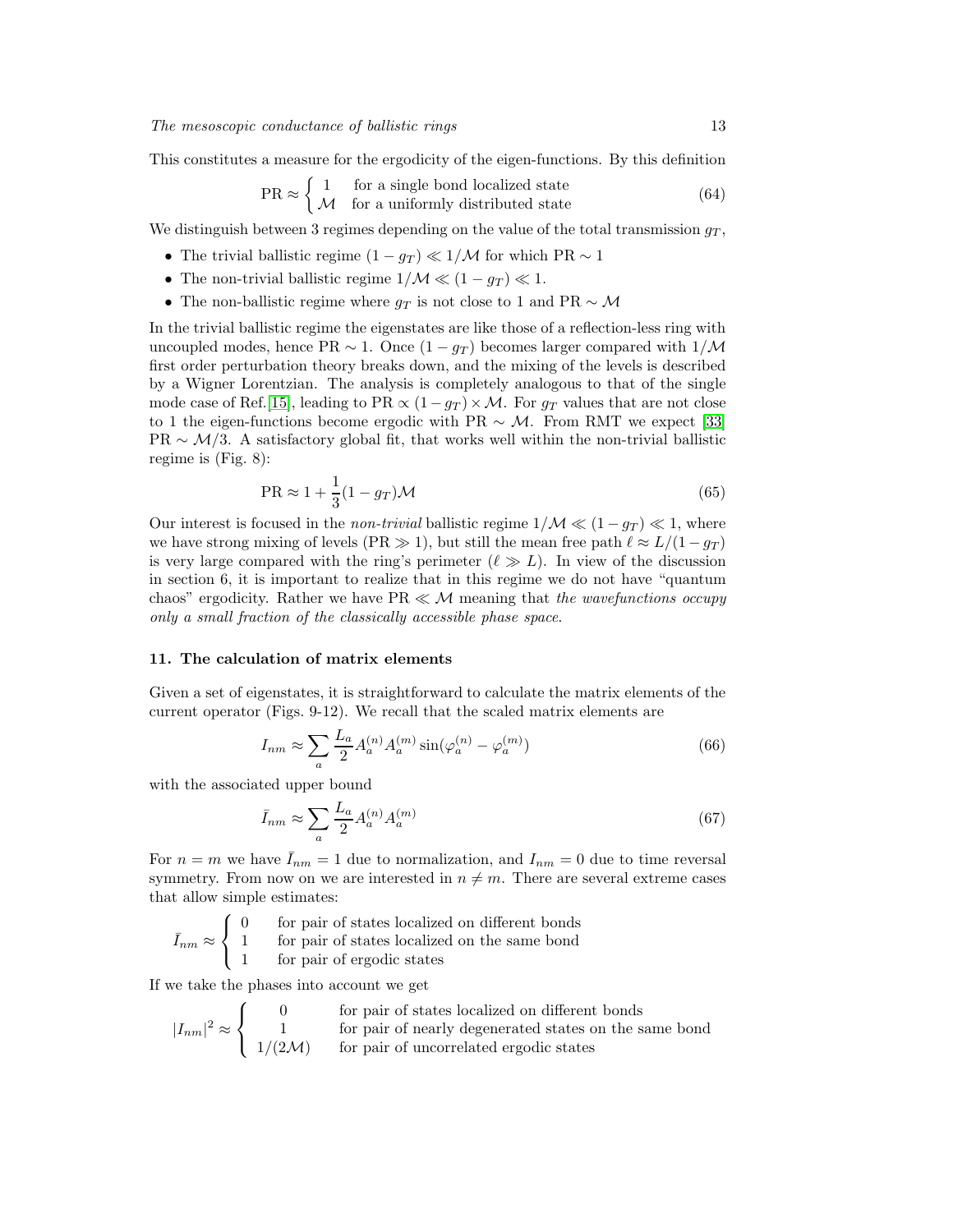We have already explained in section 6 that the "ergodic" hypothesis is wrong in the ballistic case. It should be clear that the small PR of the eigenfunctions implies sparsity of  $I_{nm}$ : The matrix elements are very small for any pair of states that are localized on different sets of bonds. This observation is demonstrated in Figs. 9-12. As the reflection  $1 - g_T$  is increased, more and more elements become non-negligible, and the matrix becomes less structured and less sparse.

#### 12. Numerical results for the conductance

Once we have the matrix elements  $|I_{nm}|^2$  we can calculate  $G_{\text{spec}}$  using the algebraic average recipe Eq.[\(47\)](#page-10-0). We can also calculate  $G_{\text{meso}}$  using either the resistor network procedure or the harmonic average approximation Eq.[\(46\)](#page-9-2). Fig. 13 displays the results for an  $\mathcal{M} = 50$  network model. The conductance goes to zero for both  $g_T \to 0$  and  $g_T \rightarrow 1$ . The dependence on Γ is plotted in Fig. 14. The rough accuracy of the harmonic average has been verified (not displayed).

The dependence of G on the smoothing parameter  $\Gamma$  is easily understood if we keep in our mind the band profile which is illustrated in Fig. 10. In order to improve our intuition we show in Fig. 12 the average value of  $|I_{n,n+r}|^2$  for  $r = 1, 2, 3, 4, 5$  as a function of  $1 - g_T$  for  $r = 1, 2, 3, 4, 5$ .

It should be clear that the large  $r = 1$  elements originate from the pairs of almost degenerate states that were discussed in section 9. Their contribution to the spectroscopic conductance is dominant. The upper bound  $Eq.(32)$  $Eq.(32)$  on G is implied by the upper bound on  $|I_{n,n+1}|^2$ . It was already pointed out in section 11 that the maximal value  $|I_{nm}| = 1$  is attained for the nearly degenerate states. The algebraic average with the interlacing vanishingly small couplings leads to the factor of 1/2 that was mentioned after Eq. [\(32\)](#page-7-1). To avoid miss-understanding we emphasize that this prefactor is model specific.

On the other hand, the large  $r = 1$  couplings almost do not affect the mesoscopic conductance. This is because they do not form connected sequences. Moreover, as implied by our calculation recipe, large value of Γ cannot help to overcome the bottlenecks. In order to get a classical result the environment should induce not only level broadening (which is like the  $1/T_2$  rate of pure dephasing in NMR studies), but also a relaxation effect (analogous to the  $1/T_1$  rate in NMR).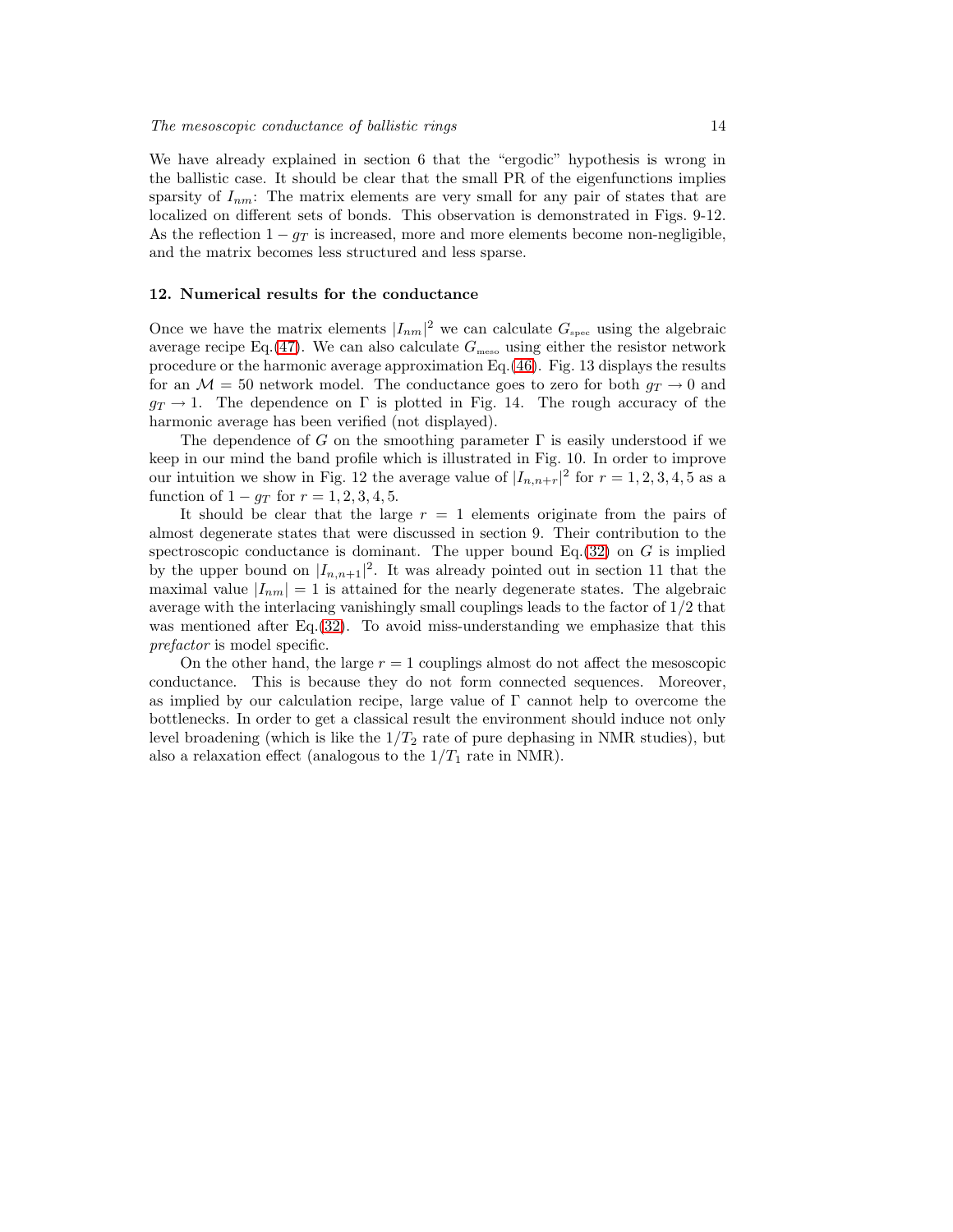#### 13. Discussion

In this paper we have studied the mesoscopic conductance of a ballistic ring with mean free path  $\ell \gg L$ . The specific calculation has been done for a network model, but all its main ingredients are completely *generic*. Ballistic rings with  $\ell \gg L$  are not typical "quantum chaos" systems. Their eigenfunctions are not ergodic over the whole accessible phase space, and cannot be regarded as an extended "random wave". Consequently the perturbation matrix  $\mathcal{I}_{nm}$  is highly structured and sparse, and we have to go beyond the Kubo formalism in order to calculate the mesoscopic conductance.

Results vs expectations: The "averaging" over the matrix elements of the current operator should be done according to the appropriate prescription: algebraic scheme for the spectroscopic conductance  $G_{\text{spec}}$ , and resistor-network scheme for the mesoscopic conductance  $G_{\text{meso}}$ . The calculation procedure implies that

$$
G_{\text{meso}} < G_{\text{spec}} \le G_{\text{Drude}} \tag{68}
$$

Our original naive belief, before we started with the numerical work, was that it is feasible to get quite large  $G_{\text{meso}}$ , possibly of the order of  $G_{\text{spec}}$ . To our surprise the numerics has revealed that *typically* 

$$
G_{\text{meso}} < G_{\text{Landauer}} \tag{69}
$$

We have pushed our numerical verification of this statement up to  $\mathcal{M} = 450$  (Fig. 14b). For an optimal value of Γ, such that  $G_{\text{meso}}$  is maximal, we still have  $G_{\text{meso}} \lesssim G_{\text{Landauer}}$ . The numerical prefactor in the latter inequality appears to be roughly 3, but obviously we cannot establish that there is a strict limitation. Still, as far as order of magnitude estimates are concerned, our conjecture is that this statement is true in general. We did not find a mathematical argument to establish this conjecture, except the very simple case of a single mode ballistic ring [\[15\]](#page-16-1) where the calculations of  $G$  can be done analytically.

Robustness: Our results are not sensitive to the details of the model. Disregarding the details, the eigenfunctions are doomed to be non-ergodic in mode space if  $g_T \sim 1$ . This by itself implies that  $I_{nm}$  is sparse and possibly structured. Consequently the resistor network picture implies that  $G_{\text{meso}}$  is much smaller compared with the naive expectation. We have further tested the generality of our quantitative statements by analyzing [\[28\]](#page-16-18) another, more realistic model, where the ring is modeled as a waveguide with a semi-disc scatterer (Fig. 2b). The  $S$  matrix for this model is known [\[29,](#page-16-16) [30\]](#page-16-17). In particular we have verified that the participation ratio of the eigenstates has roughly the expected dependence on  $q_T$ . Indeed for both the semidisc model, and our simplified network model, the participation ratio does not exhibit anomalous saturation as typical, say, for a "star graph" [\[34\]](#page-16-23). Eventually we have verified that the results for the mesoscopic conductance of the semi-disc model are similar to those that were obtained for the network model.

Challenges: It is still an open challenge to derive an estimate for the mesoscopic conductance in terms of  $q_T$ . It was possible to derive such an expression in the single mode case. There we have found that  $G_{\text{meso}} \propto (1 - g_T)^2 g_T$ . In the general case  $(M > 1)$  the calculation is more complicated. We suspect that our expression for the participation ratio Eq.[\(65\)](#page-12-0) constitutes an important step towards this goal. In any case we were not able to derive a reliable closed analytical expression.

Limitations: It should be emphasized that if there is either a very effective relaxation or decoherence process, then the semi-linear response theory that we have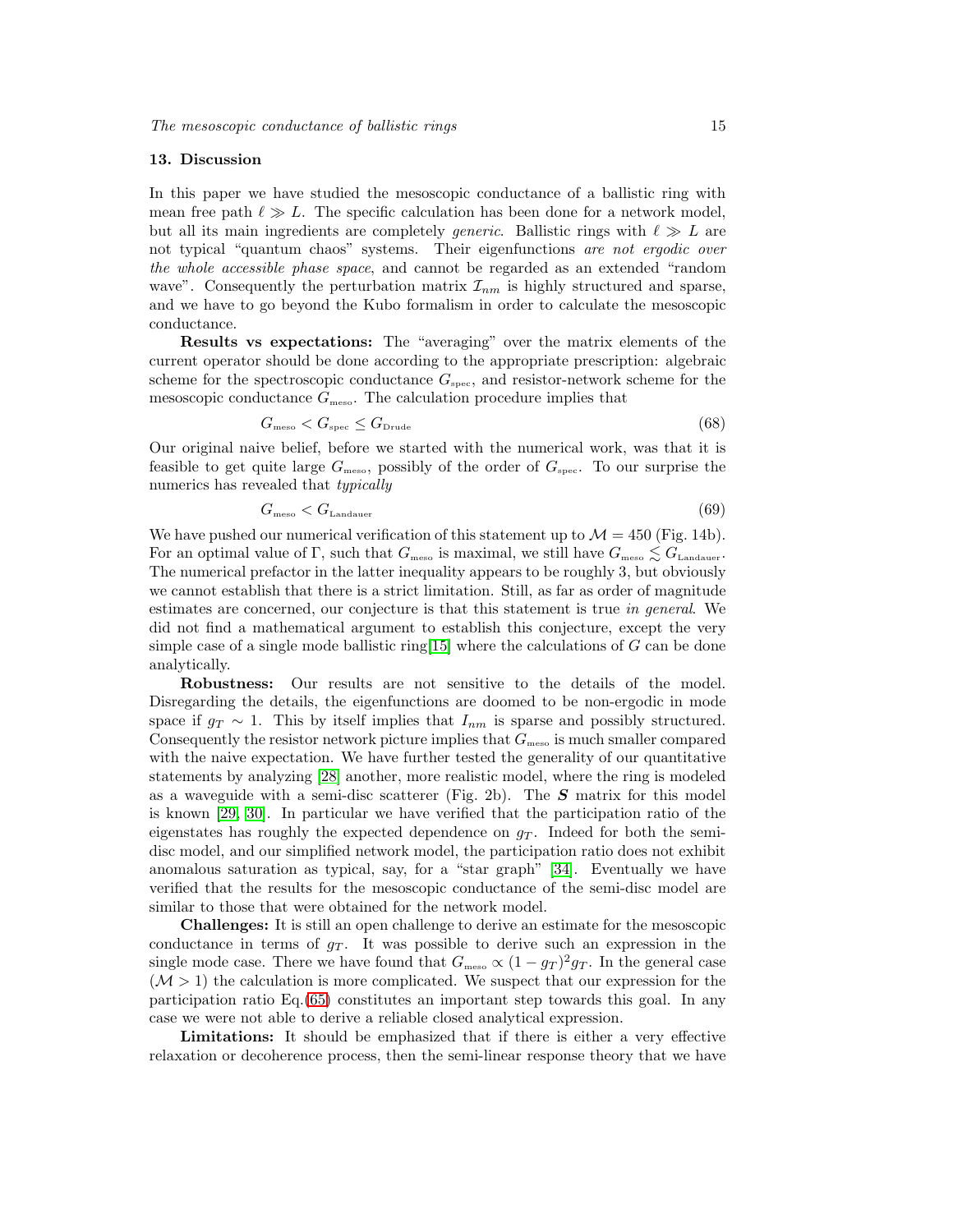discussed do not apply. In the presence of strong environmental influence one can justify, depending on the *circumstances* [\[14\]](#page-16-0), either the use of the traditional Kubo-Drude result, or the use of the Landauer result.

# Appendix A. Implications of time reversal symmetry

We can decompose the eigenstate equation as follows:

$$
\begin{pmatrix} B_{La} \\ B_{Ra} \end{pmatrix} = S_{\rm D} \begin{pmatrix} A_{La} \\ A_{Ra} \end{pmatrix}
$$
 (A.1)

$$
\left(\begin{array}{c} A_{La} \\ A_{Ra} \end{array}\right) = S_{\rm w} \left(\begin{array}{c} B_{La} \\ B_{Ra} \end{array}\right) \tag{A.2}
$$

Above  $B_{La}$  and  $B_{Ra}$  are the amplitudes of the outgoing waves from  $x = 0$ , while  $A_{La}$  and  $A_{Ra}$  are the amplitudes of the ingoing waves. Conventional time-reversalsymmetry implies that both  $\psi(x)$  and its complex-conjugate  $\psi(x)^*$  satisfy the same Schrödinger equation. Complex conjugation turns out the incoming wave into outgoing one and vice versa, and therefore

$$
\begin{pmatrix} A_{La}^* \\ A_{Ra}^* \end{pmatrix} = S_{\mathcal{D}} \begin{pmatrix} B_{La}^* \\ B_{Ra}^* \end{pmatrix}
$$
\n(A.3)

$$
\left(\begin{array}{c} B_{La}^{*} \\ B_{Ra}^{*} \end{array}\right) = S_{\rm w} \left(\begin{array}{c} A_{La}^{*} \\ A_{Ra}^{*} \end{array}\right) \tag{A.4}
$$

It is not difficult to see that the two sets of equations are equivalent provided

$$
S_{\rm D}^{\rm transposed} = S_{\rm D} \tag{A.5}
$$

$$
S_{\rm w}^{\rm transposed} = S_{\rm w} \tag{A.6}
$$

If we have this (conventional) time reversal symmetry, the unperturbed eigenfunctions can be chosen as real in position representation:

$$
|\psi\rangle = \sum_{a=1}^{M} A_a \sin(kx + \varphi_a) \otimes |a\rangle.
$$
 (A.7)

where

$$
A_a = 2|A_{La}| = 2|A_{Ra}| \tag{A.8}
$$

$$
\varphi_a = \frac{1}{2} \left( \pi + \arg(A_{La}/A_{Ra}) - kL_a \right) \tag{A.9}
$$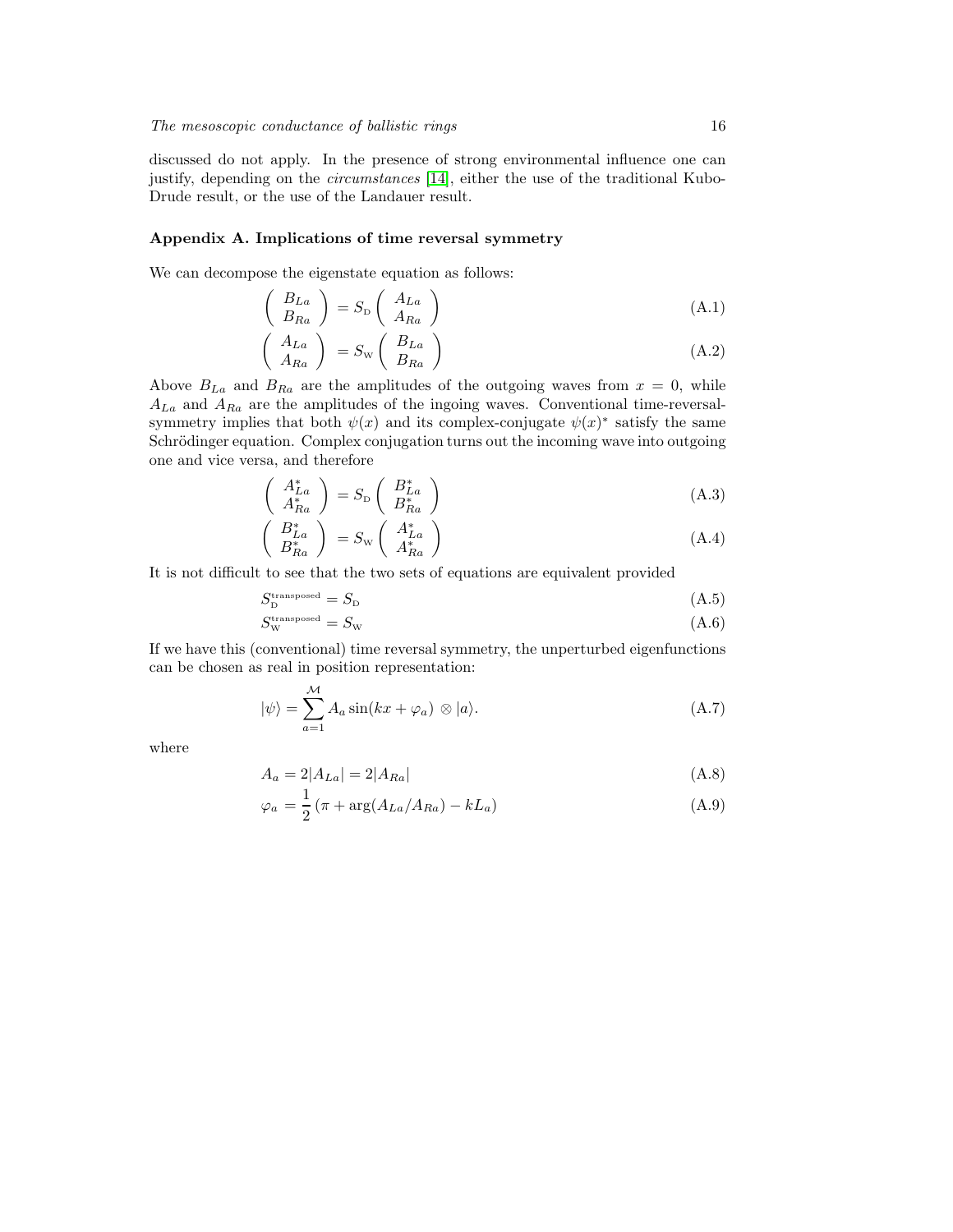#### Acknowledgments

YE thanks Itamar Sela for his help to correct a subtle numerical error: some data points in the original numerical work of Ref.[\[27\]](#page-16-15) were distorted. Much of the motivation for this work came from intriguing meetings of DC during 2004-2005 with Michael Wilkinson, who highlighted the open question regarding the feasibility to get  $G > G<sub>Landauer</sub>$  in the case of a multimode closed ring. We also thank Bernhard Mehlig, Tsampikos Kottos and Holger Schanz for inspiring discussions. The research was supported by the Israel Science Foundation (grant No.11/02) and by a grant from the DIP, the Deutsch-Israelische Projektkooperation.

## References

- [1] M. Büttiker, Y. Imry and R. Landauer, Phys. Lett. **96A**, 365 (1983).
- $[2]$  R. Landauer and M. Büttiker, Phys. Rev. Lett.  $54$ ,  $2049$  (1985).
- [3] M. Büttiker, Phys. Rev. B 32, 1846 (1985).
- <span id="page-16-20"></span>[4] M. Büttiker, Annals of the New York Academy of Sciences, 480, 194 (1986).
- [5] by Y. Imry and N.S. Shiren, Phys. Rev. B 33, 7992 (1986).
- [6] N. Trivedi and D. A. Browne, Phys. Rev. B 38, 9581 (1988).<br>[7] Y. Gefen and D. J. Thouless, Phys. Rev. Lett. **59**, 1752 (19).
- Y. Gefen and D. J. Thouless, Phys. Rev. Lett. **59**, 1752 (1987).
- [8] M. Wilkinson, J. Phys. A 21 (1988) 4021.
- [9] M. Wilkinson and E.J. Austin, J. Phys. A **23**, L957 (1990).
- [10] B. Reulet and H. Bouchiat, Phys. Rev. B 50, 2259 (1994).
- [11] A. Kamenev, B. Reulet, H. Bouchiat, and Y. Gefen, Europhys. Lett. 28, 391 (1994).
- <span id="page-16-3"></span>[12] For a review see "(Almost) everything you always wanted to know about the conductance of mesoscopic systems" by A. Kamenev and Y. Gefen, Int. J. Mod. Phys. B9, 751 (1995).
- <span id="page-16-2"></span>[13] Measurements of conductance of closed diffusive rings are described by B. Reulet M. Ramin, H. Bouchiat and D. Mailly, Phys. Rev. Lett. 75, 124 (1995).
- <span id="page-16-1"></span><span id="page-16-0"></span>[14] D. Cohen and Y. Etzioni, J. Phys. A 38, 9699 (2005).
- <span id="page-16-4"></span>[15] D. Cohen, T. Kottos and H. Schanz, J. Phys. A 39, 11755 (2006).
- [16] The term "semi-linear response" to describe the outcome of the theory of Ref.[\[15\]](#page-16-1) has been coined in a subsequent work [\[17\]](#page-16-5) where it has been applied to the analysis of the absorption of low frequency radiation by metallic grains.
- <span id="page-16-6"></span><span id="page-16-5"></span>[17] M. Wilkinson, B. Mehlig and D. Cohen, Europhysics Letters 75, 709 (2006).
- [18] A. Miller and E. Abrahams, Phys. Rev. 120, 745 (1960).
- <span id="page-16-8"></span><span id="page-16-7"></span>[19] A. Silva and V.E. Kravtsov, [cond-mat/0611083.](http://arxiv.org/abs/cond-mat/0611083)
- <span id="page-16-9"></span>[20] Private communication of DC with Alessandro Silva.
- <span id="page-16-10"></span>[21] D. Cohen, [cond-mat/0611663.](http://arxiv.org/abs/cond-mat/0611663)
- [22] V. Ambegaokar, B. Halperin, J.S. Langer, Phys. Rev. B 4, 2612 (1971).
- <span id="page-16-12"></span><span id="page-16-11"></span>[23] M. Pollak, J. Non-Cryst. Solids 11, 1 (1972).
- <span id="page-16-13"></span>[24] N.F. Mott, Phil. Mag. **22**, 7 (1970).
- [25] N.F. Mott and E.A. Davis, Electronic processes in non-crystalline materials, (Clarendon Press, Oxford, 1971).
- <span id="page-16-15"></span><span id="page-16-14"></span>[26] D. Stone and A. Szafer, http://www.research.ibm.com/journal/rd/323/ibmrd3203I.pdf
- <span id="page-16-18"></span>[27] S. Bandopadhyay, Y. Etzioni and D. Cohen, Europhysics Letters 76, 739 (2006).
- [28] Y. Etzioni, Conductance of multimode ballistic rings, MSc thesis, Ben-Gurion University, Beer-Sheva (2006).
- <span id="page-16-17"></span><span id="page-16-16"></span>[29] R. Blümel and U.Smilansky, Physica D 36 111 (1989).
- <span id="page-16-19"></span>[30] H. Schanz and U. Smilansky, Chaos, Solitons & Fractals 5, 1289 (1995).
- <span id="page-16-21"></span>[31] The Γ issue is discussed in Section VIII of D. Cohen, Phys. Rev. B 68, 155303 (2003).
- [32] D. Cohen, T. Kottos and H. Schanz, Phys. Rev. E 71, 035202(R) (2005).
- <span id="page-16-23"></span><span id="page-16-22"></span>[33] F.M.Izrailev, T.Kottos and G.P.Tsironis, J.Phys. C 8, 2823 (1996).
- [34] H. Schanz and T. Kottos, Phys. Rev. Lett. 90, 234101 (2003).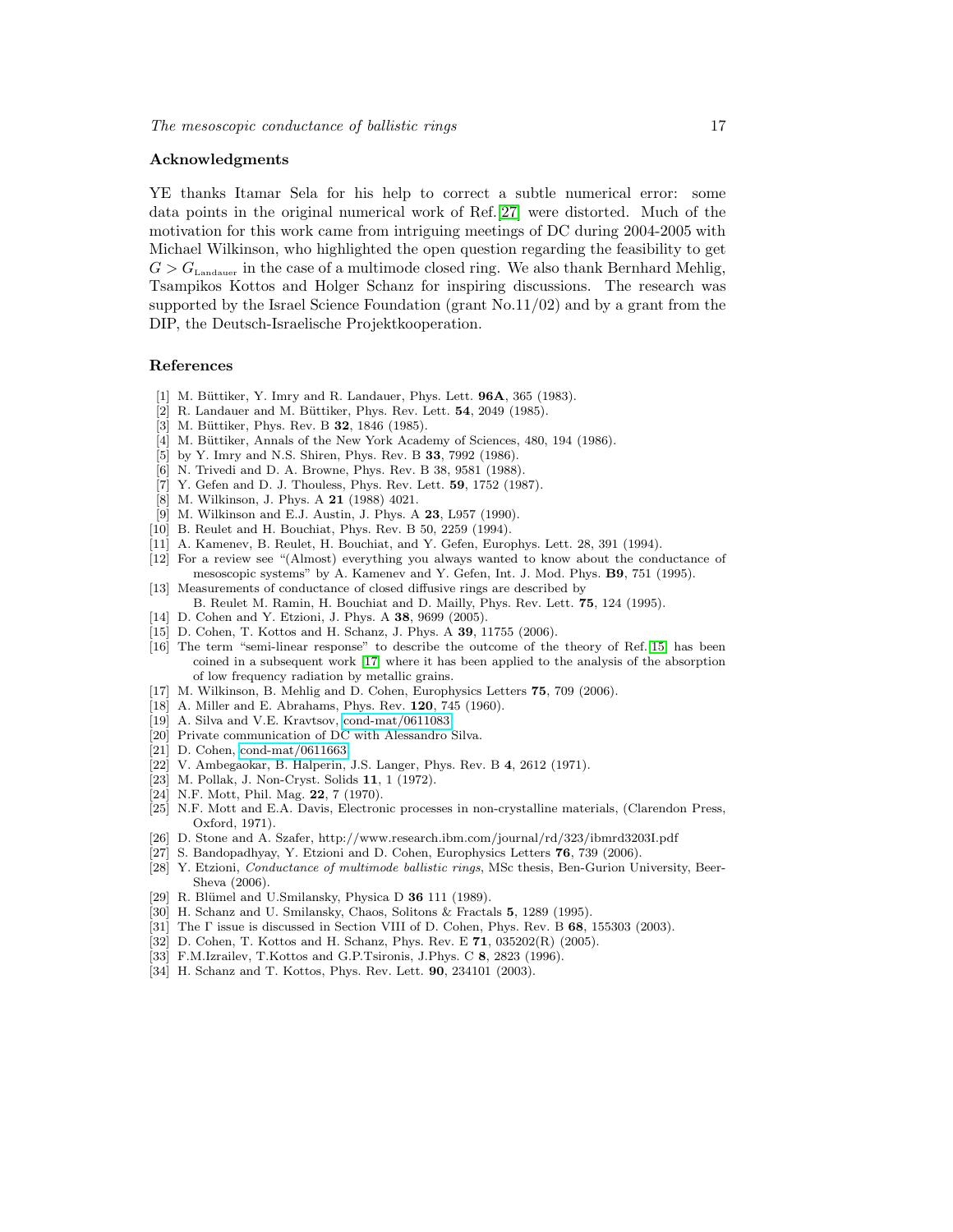

**Fig.1:** (a) A ring with disorder. The mean free path can be either  $\ell \ll L$  for diffusive ring or  $\ell \gg L$ for ballistic ring, where  $L$  is the length of the ring. (b) A chaotic ballistic ring. Here we have a single scatterer. The annular region supports  $M$  open modes. (c) Another version of a chaotic ring. Here the scattering is due to a deformation of the boundary. (d) A chaotic ring can be regarded as a network. Namely, each bond corresponds to an open mode. In the numerics the lengths of the bonds  $(0.9 < L_a < 1.1)$  are chosen in random. The scattering is described by an S matrix. (e) The associated open (leads) geometry which is used in order to define the S matrix and the Landauer conductance.



Fig.2: (a) upper panel: a waveguide with convex scatterer. This geometry has inspired our simple network model. (b) lower panel: the semi disc model. For this geometry we have some preliminary numerical results that will be published elsewhere.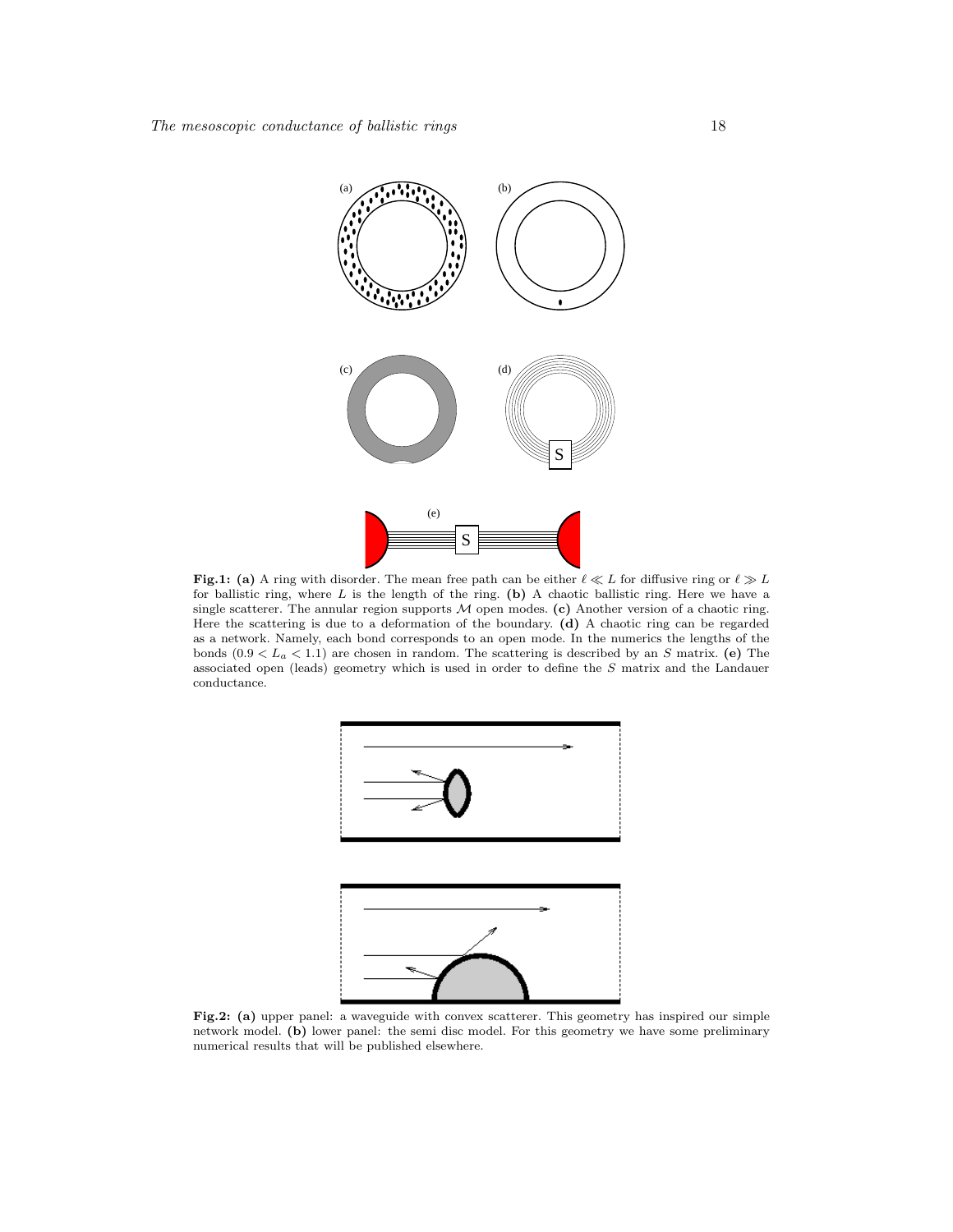

Fig.3: Within the framework of the Fermi golden rule picture the flow of the probability current in a multi level system is analogous to the flow of current via a resistor network. Thus the inverse of the course grained diffusion coefficient can be re-interpreted as the resistivity of the network. On the right we display a truncated segment, where  $+J$  is the current injected from one end of the network, while −J is the same current extracted from the other end. The injected current to all other nodes is zero. The resistance of each "resistors" in the network corresponds to  $g_{nm}^{-1}$ .



Fig.4: The eigenvalues  $k_n$  within a small energy window around  $k \sim 2000$  are shown as a function of the reflection  $1 - g_T$ . We consider here a network model with  $\mathcal{M} = 50$  bonds. The length of each bond was chosen in random within  $0.9 < L_a < 1.1$ .



**Fig.5:** Each culumn is a grey-level image of one eigenvector  $|A_a^{(n)}|^2$ , where  $a = 1 \dots M$  is the bond index. We display the eigenvectors in the range  $2000 < k < 2031$ . Left panel:  $g_T = 0.999$ . Right panel:  $g_T = 0.5$ .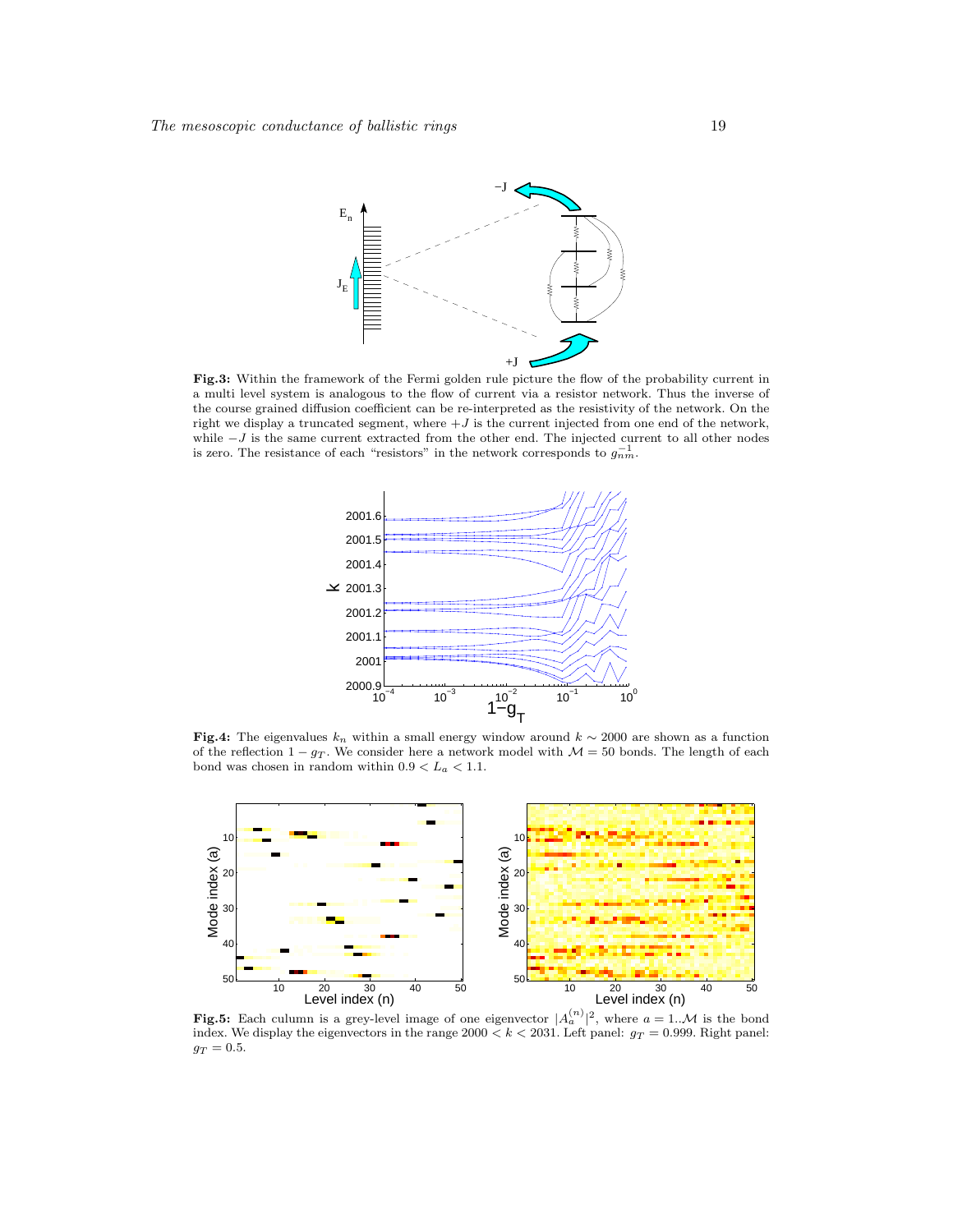

**Fig.6:** The amplitudes  $|A_a^{(n)}|^2$  with  $a = 1...M$  of one representative state  $(k_n \approx 2011)$  as a function of the reflection. The wavefunction is localized on a single bond for small reflection, and becomes ergodic for large reflection.



**Fig.7:** The phases  $\varphi_a^{(n)}$  for the same eigenstate of Fig. 6. The solid lines are the values which are implied by Eq.[\(62\)](#page-11-0). The crosses indicate the phases within the bond  $a$  where most of the wavefunction is localized. Indeed in the limit  $g_T \to 1$  this phase coincides with one of the predicted values.



Fig.8: For each value of  $g_T$  we calculate the participation ratio (PR) for all the eigenstates. We display (as symbols) the minimum value, the maximum value, and a set of randomly chosen representative values. The solid line is the average PR, while the dotted line is Eq.[\(65\)](#page-12-0). The left panel is log-linear while the right is log-log.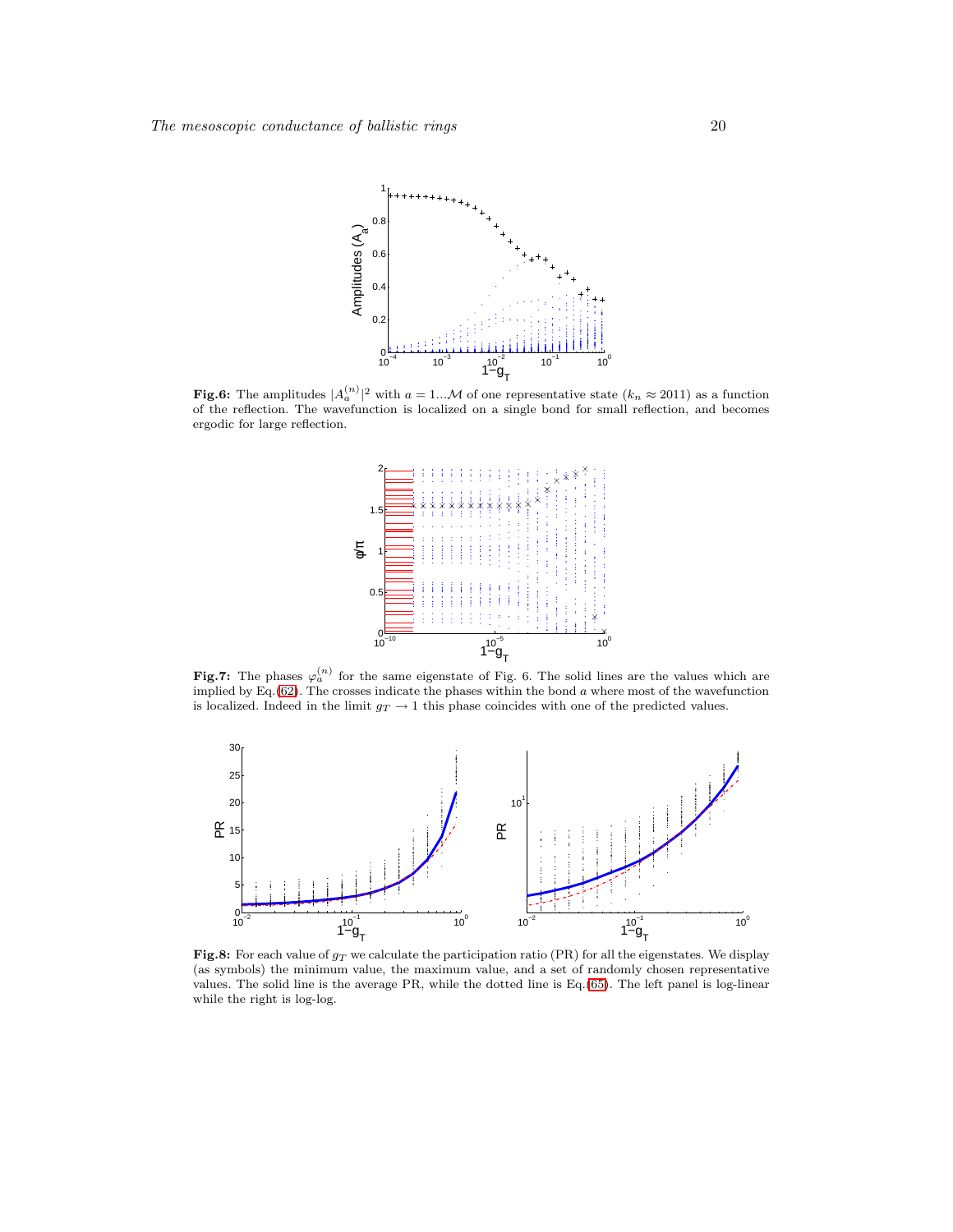

Fig.9: Images of  $|\bar{I}_{nm}|^2$ . The main diagonal is eliminated from the image. In left upper panel we display a relatively large representative piece for  $g_T = 0.9$ . In the other panels we display zoomed images for  $g_T = 0.999, 0.9, 0.5$ . As the reflection  $1 - g_T$  becomes larger, more elements become nonnegligible, and the matrix becomes less structured and less sparse.



**Fig.10:** Images of  $|I_{nm}|^2$ . The main diagonal is zero due to time reversal symmetry. In left upper panel we display a relatively large representative piece for  $g_T = 0.9$ . In the other panels we display zoomed images for  $g_T = 0.999, 0.9, 0.5$ . As the reflection  $1-g_T$  becomes larger, more elements become non-negligible, and the matrix becomes less structured and less sparse.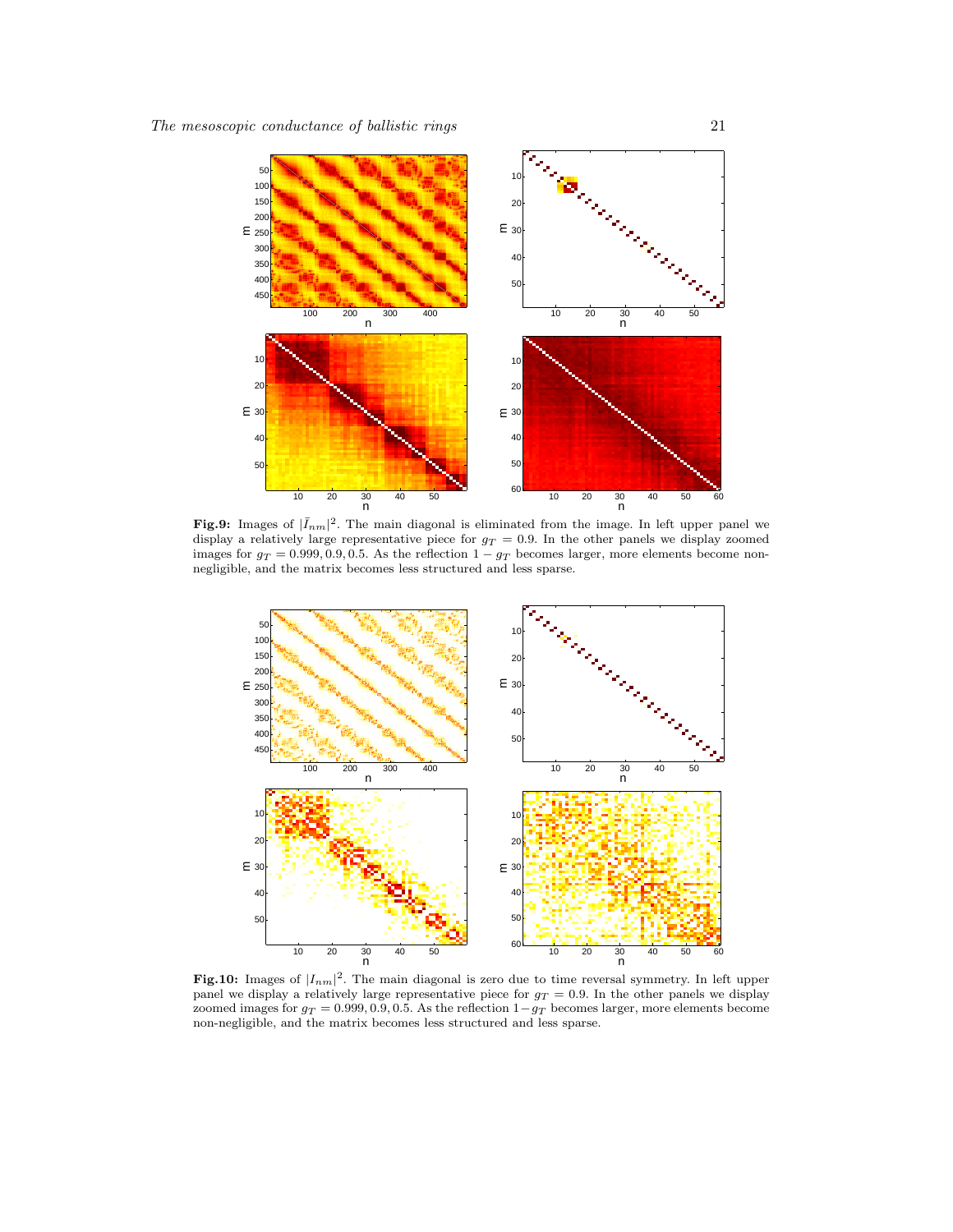

**Fig.11:** The *n*-averaged value of  $2\mathcal{M}|\bar{I}_{n,n+r}|^2$  as a function of  $1 - g_T$  for  $r = 1, 2, 3, 4, 5$ . The ergodic value for this quantity  $(2M)$  is indicated by the solid horizontal line. We also indicate the value M by a dashed horizontal line. The left panel is normal scale, while the right panel is log-log.



**Fig.12:** The n-averaged value of  $2\mathcal{M}|I_{n,n+r}|^2$  as a function of  $1 - g_T$  for  $r = 1, 2, 3, 4, 5$ . The ergodic value for this quantity (1) is indicated by the solid horizontal line. We also indicate the maximal value  $M$  by a dashed horizontal line. The left panel is normal scale, while the right panel is log-log.



**Fig.13:** (a) Left panel: The mesoscopic conductance G in units of  $e^2/(2\pi\hbar)$  as a function of  $1 - g_T$ . The curves from bottom to top are for  $\gamma \equiv \Gamma/\Delta = 1, 2, 3, 4, 5$ . The total number of open modes is  $M = 50$ . The dotted line is  $G_{\text{Landauer}}$  while the dashed line is  $G_{\text{Drude}}$ . (b) Right panel: The mesoscopic conductance (lower solid line) is compared with the spectroscopic conductance (upper solid line). Here  $\gamma = 3$ . The dotted and the dashed lines are as in the left panel.